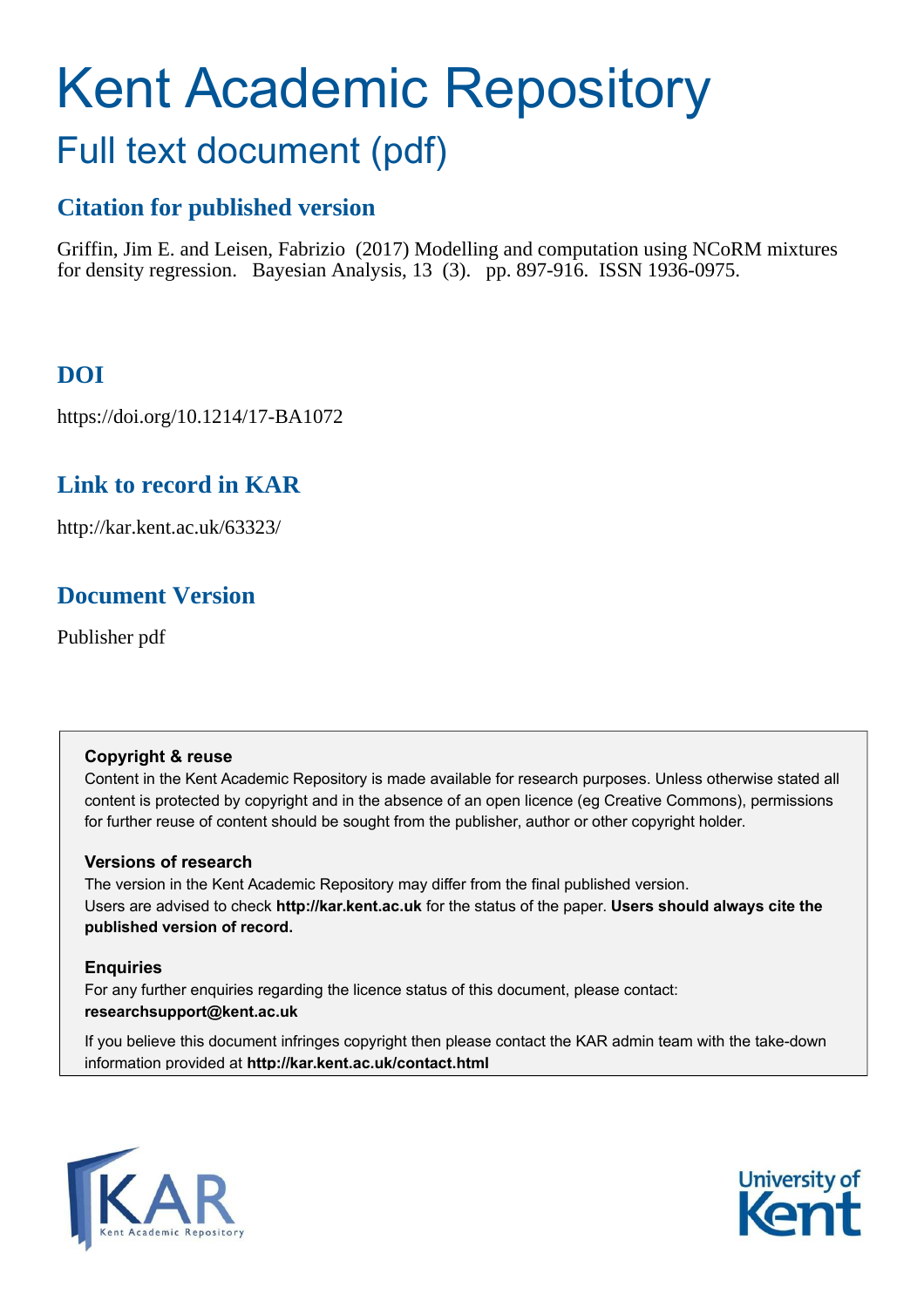# <span id="page-1-1"></span>Modelling and Computation Using NCoRM Mixtures for Density Regression

Jim Griffin[∗](#page-0-0) and Fabrizio Leisen[†](#page-0-1)

Abstract. Normalized compound random measures are flexible nonparametric priors for related distributions. We consider building general nonparametric regression models using normalized compound random measure mixture models. Posterior inference is made using a novel pseudo-marginal Metropolis-Hastings sampler for normalized compound random measure mixture models. The algorithm makes use of a new general approach to the unbiased estimation of Laplace functionals of compound random measures (which includes completely random measures as a special case). The approach is illustrated on problems of density regression.

Keywords: dependent random measures, mixture models, multivariate Lévy measures, pseudo-marginal samplers, Poisson estimator.

# 1 Introduction

The problem of Bayesian nonparametric inference for distributions at different regressor values has been an extremely active area of research. Many approaches use dependent nonparametric mixture models and build on the idea of dependent Dirichlet process mixture models (MacEachern, [1999](#page-19-0)), which generalized the commonly-used Dirichlet process mixture model. A generic dependent nonparametric mixture model assumes that a sample  $y_1, \ldots, y_n$  observed at regressor values  $x_1, \ldots, x_n$  (where  $x_i \in \mathbb{X}$  for some measureable space X) is modelled as

$$
y_i|x_i \sim q(y_i|\theta_{c_i}(x_i)), \qquad p(c_i = k) = w_k(x_i), \quad k = 1, \ldots, \infty,
$$
 (1)

where  $q(y|\theta)$  is a distribution for y (where  $y \in \mathbb{Y}$  for some measureable space Y) with parameter  $\theta$ ,  $w_k(x) \geq 0$  for all k and  $x \in \mathbb{X}$ ,  $\sum_{k=1}^{\infty} w_k(x) = 1$  almost surely for all  $x \in \mathbb{X}$  and  $\theta_1(x), \theta_2(x), \theta_3(x), \ldots$  are independent realisations of a stochastic process. We refer to  $\theta_1(x), \theta_2(x), \theta_3(x), \ldots$  as the locations of the mixture components. The model simplifies to a nonparametric mixture model if the sample is observed at a single regressor value.

Many approaches to constructing specific models in the form of [\(1\)](#page-0-2) generalize the stick-breaking construction of the Dirichlet process (Sethuraman, [1994](#page-19-1)) and these were reviewed by Dunson [\(2010\)](#page-17-0). Alternatively, models can be constructed by normalising dependent random measures. This generalizes the approach introduced by Regazzini et al. [\(2003](#page-19-2)) to an arbitrary dimension. These constructions have several advantages.

-c 2017 International Society for Bayesian Analysis DOI: [10.1214/17-BA1072](http://dx.doi.org/10.1214/17-BA1072)

<sup>∗</sup>SMSAS, University of Kent, Canterbury, CT2 7FS, U. K., [jeg28@kent.ac.uk](mailto:jeg28@kent.ac.uk)

<span id="page-1-0"></span><sup>†</sup>SMSAS, University of Kent, Canterbury, CT2 7FS, U. K., [F.Leisen@kent.ac.uk](mailto:F.Leisen@kent.ac.uk)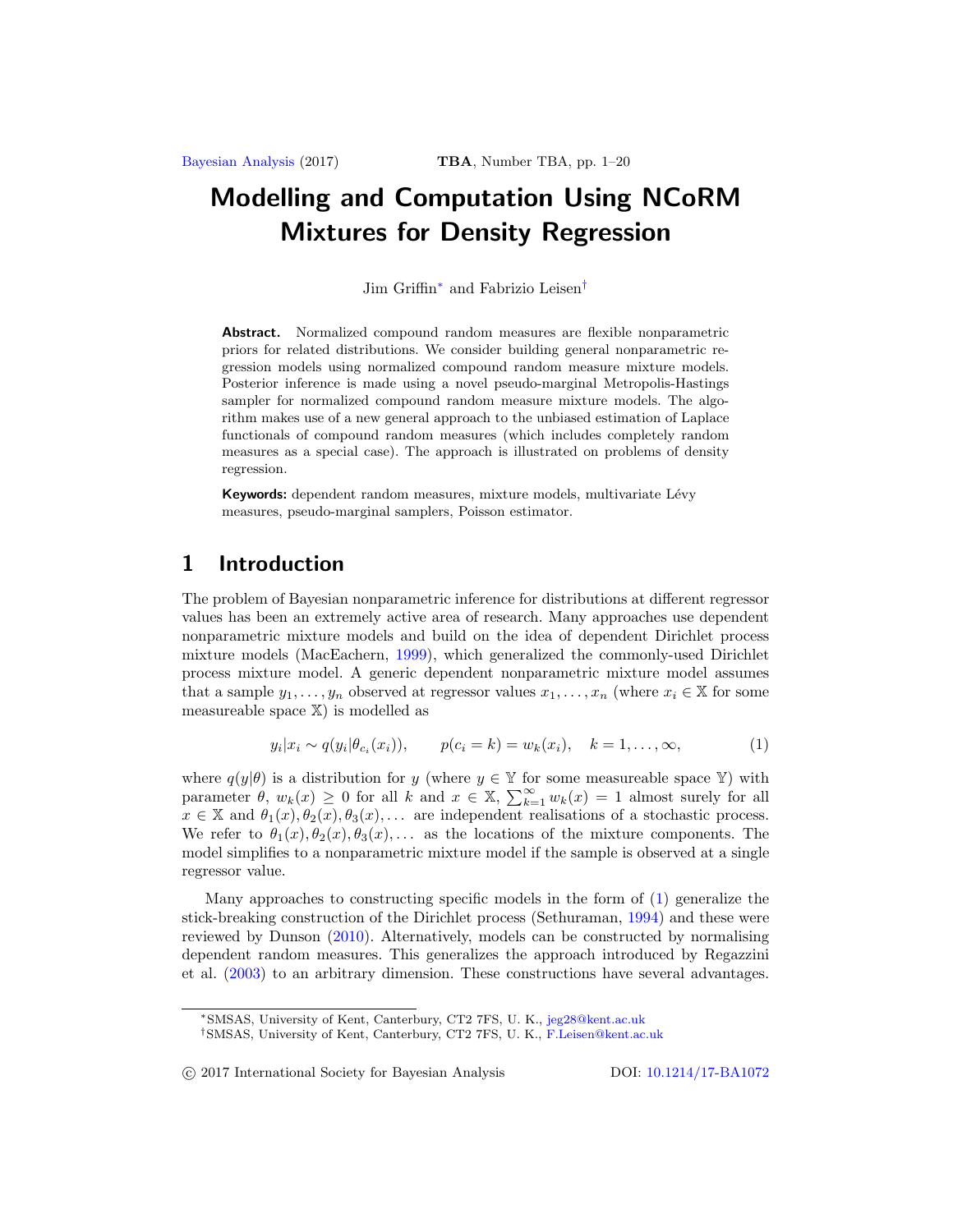<span id="page-2-1"></span><span id="page-2-0"></span>Firstly, the weights  $w_1(x), w_2(x), \ldots$  are not ordered, as is the case with many stickbreaking constructions. Secondly, dependence is defined at the level of the weights  $w_k(x)$ rather than, as is typical in stick-breaking constructions, through a non-linear transformation of the weights. Foti and Williamson [\(2012](#page-18-0)) defined a wide-class of such process using normalized kernel-weighted random measures, which generalize the approach to time-dependent random measures in Griffin [\(2011\)](#page-18-1). Griffin et al. [\(2013](#page-18-2)) developed an approach to modelling a finite set of dependent random measures using superpositions of completely random measure (see also Lijoi and Nipoti, [2014;](#page-18-3) Lijoi et al., [2014a](#page-18-4)[,b;](#page-18-5) Chen et al., [2013](#page-17-1)). Alternatively, dependence can be modelled through a Lévy copula (Leisen and Lijoi, [2011](#page-18-6); Leisen et al., [2013](#page-18-7); Zhu and Leisen, [2015](#page-19-3)). Compound random measures (CoRM) (Griffin and Leisen, [2017\)](#page-18-8) are a unifying framework for many dependent random measures including many of the superposition and Lévy copula approaches. They have been applied to modelling graphs for overlapping communities by Todeschini and Caron [\(2016](#page-19-4)). Griffin and Leisen [\(2017](#page-18-8)) described posterior sampling methods for a particular class of normalized compound random measure mixtures which exploits a representation of the Laplace transform of a CoRM through a univariate integral of a moment generating function. Ranganath and Blei [\(2017\)](#page-19-5) independently developed a normalized CoRM model where the weights depend on a Gaussian process and described a variational Bayesian algorithm for inference.

In this paper, we will consider extending the class of compound random measures (CoRM) from finite collections of distributions to infinite collections of distributions. This allows us to define CoRM models where the weights follow a time series model, the weights follow a regression model or the weights are defined through a hierarchical model. The computational algorithms in Griffin and Leisen [\(2017](#page-18-8)) cannot be used in this wider class of models since moment generating functions are not available in closed form. Therefore, we develop a new Markov chain Monte Carlo (MCMC) algorithm for nonparametric mixture models with Completely Random Measure (CRM) priors which uses a novel pseudo-marginal MCMC method (Andrieu and Roberts, [2009](#page-17-2)).

The paper is organized in the following way. Section 2 discusses defining NCoRM mixture models for distributions indexed by continuous covariates. Section 3 introduces a novel computational algorithm for NCoRM mixtures which can be widely applied. Section 4 illustrates how NCoRM can be used in density regression problems and how the computational algorithm performs. Section 5 concludes. Matlab code for the examples in this paper is available from [http://www.kent.ac.uk/smsas/personal/jeg28/index.](http://www.kent.ac.uk/smsas/personal/jeg28/index.htm) [htm](http://www.kent.ac.uk/smsas/personal/jeg28/index.htm).

# 2 Modelling with normalized compound random measure mixtures

For simplicity, we will consider mixture models of the form in [\(1\)](#page-0-2) with  $\theta_k(x) = \theta_k$  for all  $x \in \mathbb{X}$ , leading to a mixture model with weights which vary over  $\mathbb{X}$  (many of the ideas in this paper could be extended to the model where  $\theta_k(x)$  follows a stochastic process, such as a Gaussian process, over X). The model is

$$
y_i|x_i \sim q(y_i|\theta_{c_i}), \qquad p(c_i = k) = w_k(x_i), \quad k = 1, \dots, \infty.
$$
 (2)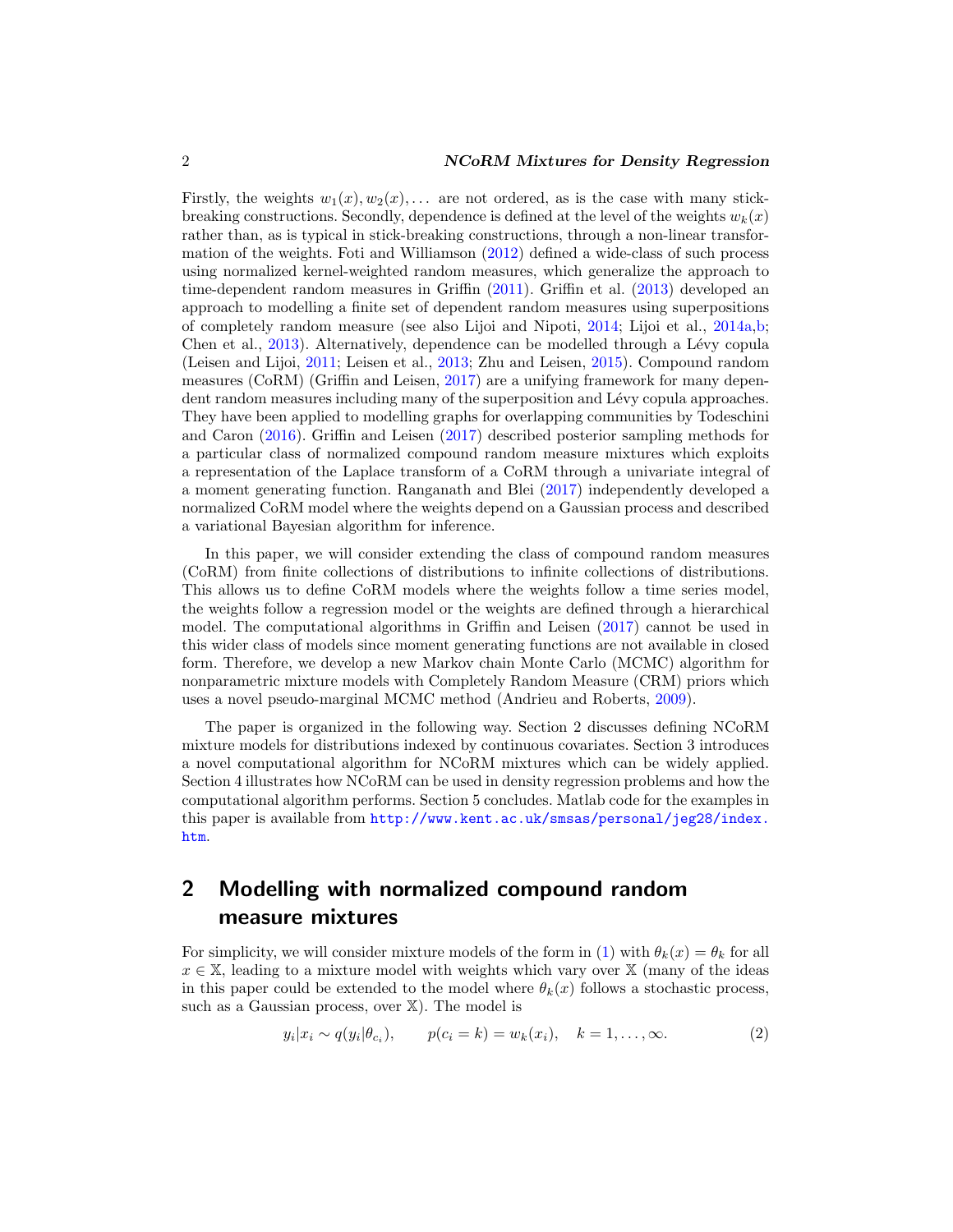<span id="page-3-0"></span>We consider the weights

$$
w_k(x) = \frac{m_k(x)J_k}{\sum_{l=1}^{\infty} m_l(x)J_l},
$$
\n(3)

where  $m_k(x)$  is a random function on X for which  $m_k(x) \geq 0$  for all  $x \in X$  and the function  $m_k$  is independent of  $m_l$ ,  $J_1, J_2, J_3, \ldots$ , are the jumps of the process with directing Lévy process  $\nu^*$  and  $\theta_1, \theta_2, \theta_3, \ldots$  are i.i.d. We will refer to  $m_k(x)$  as a score or score function and to  $\nu^*$  as the directing Lévy process. The model reduces to the NCoRM models considered by Griffin and Leisen [\(2017](#page-18-8)) if  $X$  is a finite set. In particular, they introduced a class of dependent random probability measures  $\tilde{p}_1, \tilde{p}_2, \ldots, \tilde{p}_d$  which can be represented as

$$
\tilde{p}_i = \sum_{k=1}^{\infty} w_{ik} \delta_{\theta_k}
$$

with

$$
w_{ik} = \frac{m_{ik}J_k}{\sum_{k=1}^{\infty} m_{ik}J_k},
$$

where  $(m_{1k},...,m_{dk})$  are i.i.d. draws from a *d*-variate score distribution h (for k =  $1, 2, \ldots$ ,  $J_1, J_2, J_3, \ldots$ , are the jumps of the process with *directing Lévy process*  $\nu^*$ and  $\theta_k \stackrel{i.i.d.}{\sim} \tilde{\alpha}$ , with  $\tilde{\alpha} = \alpha/\alpha(\mathbb{Y})$  where  $\alpha$  is a positive finite measure. Under suitable conditions, the vector  $(\tilde{p}_1, \tilde{p}_2, \ldots, \tilde{p}_d)$  can be seen as a vector of normalized completely random measures, i.e.

$$
\tilde{p}_j = \frac{\tilde{\mu}_j}{\tilde{\mu}_j(\mathbb{Y})} \qquad j = 1, \dots, d,
$$

where  $(\tilde{\mu}_1, \tilde{\mu}_2, \ldots, \tilde{\mu}_d)$  is a *Compound Random Measure* (CoRM). The model introduced in  $(2)$  assumes that  $X$  could potentially be a countable set. In this case, we assume that, for every finite subset  $S = \{s_1, \ldots, s_l\}$  of covariates, the  $w_k(s_1), \ldots, w_k(s_l)$  displayed in [\(3\)](#page-2-0) are the weights of a l-dimensional NCoRM process.

The specification of the weights displayed in [\(3\)](#page-2-0) has several attractive features which motivate our choice. Firstly, the nonparametric approach allows the definition of a flexible model for density regression. Secondly, the dependence between  $w_k(x)$  and  $w_k(x')$ for  $x, x' \in \mathbb{X}$  can be controlled by the choice of the distribution for the random function  $m_k$ . Many methods have been developed to model such random functions and can be used to define a suitable dependent nonparametric mixture model. Thirdly, the weights are not a priori stochastically ordered (as with many stick-breaking processes). Lastly, the structure of the model allows simpler computational methods to be developed than many other dependent extensions of normalized random measures.

We will concentrate on models where  $m_l(x) = \exp\{r_l(x)\}\$ and  $r_l(x)$  is a random function on X taking value on  $\mathbb R$ . Griffin and Leisen [\(2017](#page-18-8)) considered using the variance of the ratio of the same jump at values  $x, x' \in \mathbb{X}$  as a simple measure of the strength of dependence between the (unnormalized) random measure at values x and  $x'$ . In this case, the ratio is  $\zeta(x,x') = m_l(x)/m_l(x') = \exp\{r_l(x) - r_l(x')\}$  and the distribution of  $\zeta(x,x')$  will often be easy to work with. For example,  $\zeta(x,x')$  will be log normally distributed if  $r_l(x)$  and  $r_l(x')$  have a bivariate normal marginal distribution.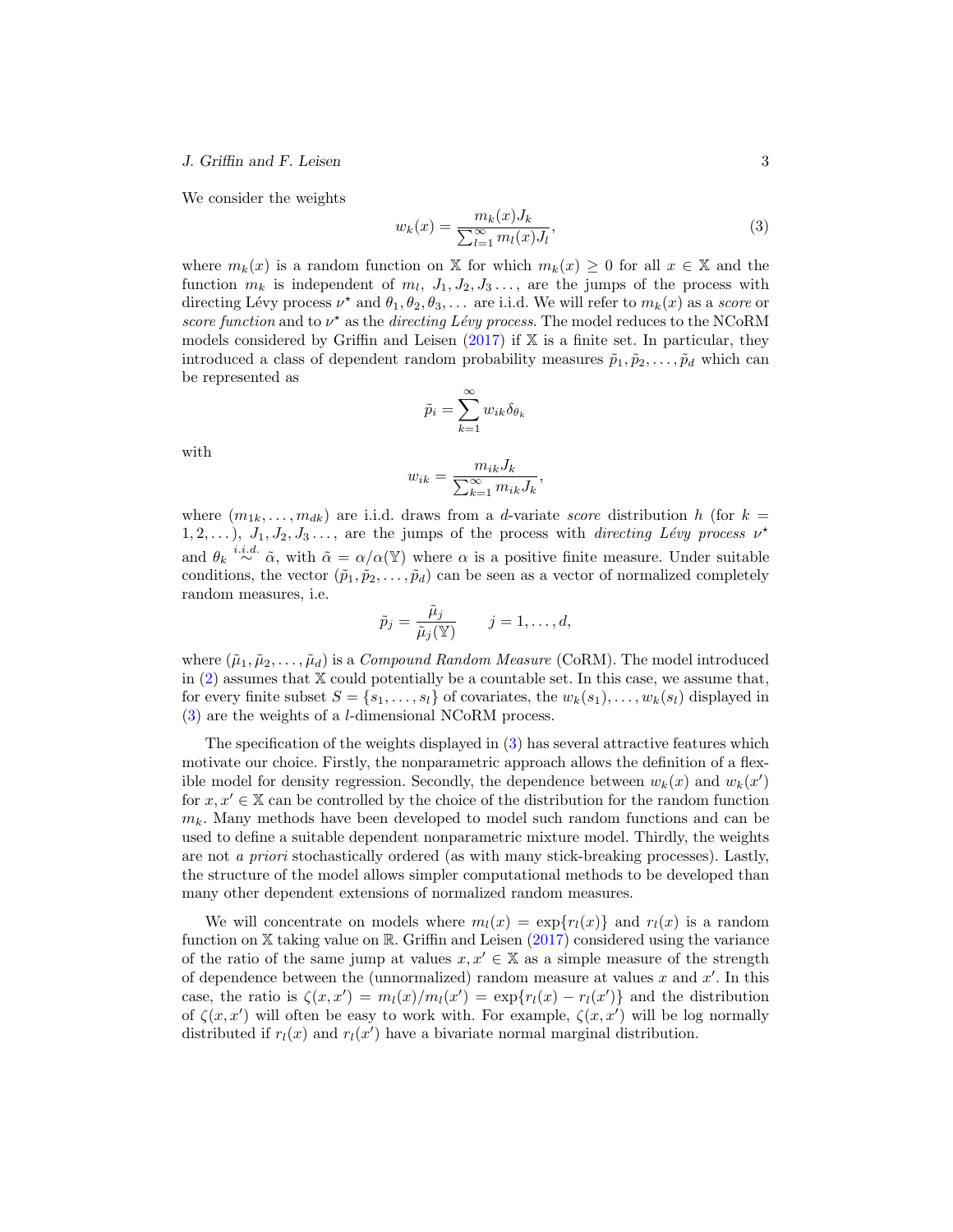<span id="page-4-2"></span>In this paper, we will consider models in which  $r_l(x)$  is a stochastic process for which  $\mathbb{E}[r_l(x)] = 0$  for all  $x \in \mathbb{X}$ . This gives CoRM models a high degree of flexibility. To illustrate the use of NCoRM mixtures in a regression context, we will consider a choice of  $r_l(x)$  which is suitable for continuous regressors and a choice of  $r_l(x)$  which is suitable for categorical regressors:

- Continuous regressors: In this case, we define  $r_1(x), r_2(x), r_3(x), \ldots$  to be independent Gaussian processes with covariance function  $\sigma_0^2 \kappa(\cdot, \cdot)$  where  $\kappa(\cdot, \cdot)$  is a correlation function. This implies that  $\log \zeta(\cdot, \cdot)$  follows a normal distribution with mean zero and variance  $2\sigma_0^2$ .
- Categorical regressors: Suppose that we have two categorical regressors,  $x_i =$  $(x_{i,1}, x_{i,2})$  then we could assume a different parameter for each combination of levels so that  $r_l(x_i) = \gamma_{x_{i,1},x_{i,2}}^{(l)}$ . Alternatively, we could use the specification  $r_l(x_i) = \alpha_{x_{i,1}}^{(l)} + \beta_{x_{i,2}}^{(l)} + \gamma_{x_{i,1},x_{i,2}}^{(l)}$  where

<span id="page-4-1"></span><span id="page-4-0"></span>
$$
\alpha_j^{(k)} \sim \mathcal{N}(0, \sigma_1^2), \qquad \beta_j^{(k)} \sim \mathcal{N}(0, \sigma_2^2), \qquad \gamma_{i,j}^{(k)} \sim \mathcal{N}(0, \sigma_{1,2}^2).
$$

Then, the  $\alpha^{(l)}$  and  $\beta^{(l)}$  parameters act as main effects and  $\gamma^{(l)}$  as interactions which can be interpreted in a similar way to a logistic regression model. For example,  $\log \zeta(x, x')$  is normally distributed with mean 0 and variance  $2(\sigma_1^2 + \sigma_2^2 + \sigma_{1,2}^2)$  if both levels of x are different to the levels of x'. Whereas,  $\log \zeta(x, x')$  is normally distributed with mean 0 and variance  $2(\sigma_2^2 + \sigma_{1,2}^2)$  if only the second level of x and  $x'$  are different. This shows how the dependence of jump sizes depends on the levels of the regressors.

Posterior inference is impossible using existing methods and the following section describes a general purpose algorithm for NCoRM mixture models.

## 3 Computational methods

Posterior inference for nonparametric mixture models is challenging due to the infinitedimensional random probability measure in the model. To address this problem, two main MCMC approaches to defining a finite-dimensional target have been developed. Firstly, marginal methods integrate the random probability measure from the posterior. Secondly, conditional methods truncate the random probability measure. These methods can be further divided into exact methods which use a random truncation to sample exactly from the posterior and methods which fix the level of truncation leading to some truncation error. Griffin and Leisen [\(2017\)](#page-18-8) suggest a marginal method and an exact conditional method (a slice sampler). The availability of an analytical expression for the moment generating function for the score distribution is key to their sampling methods but this is impossible to evaluate in closed form for the more general NCoRM models described in this paper. We propose a hybrid conditional-marginal sampler using a pseudo-marginal Metropolis-Hastings algorithm (Andrieu and Roberts, [2009](#page-17-2)).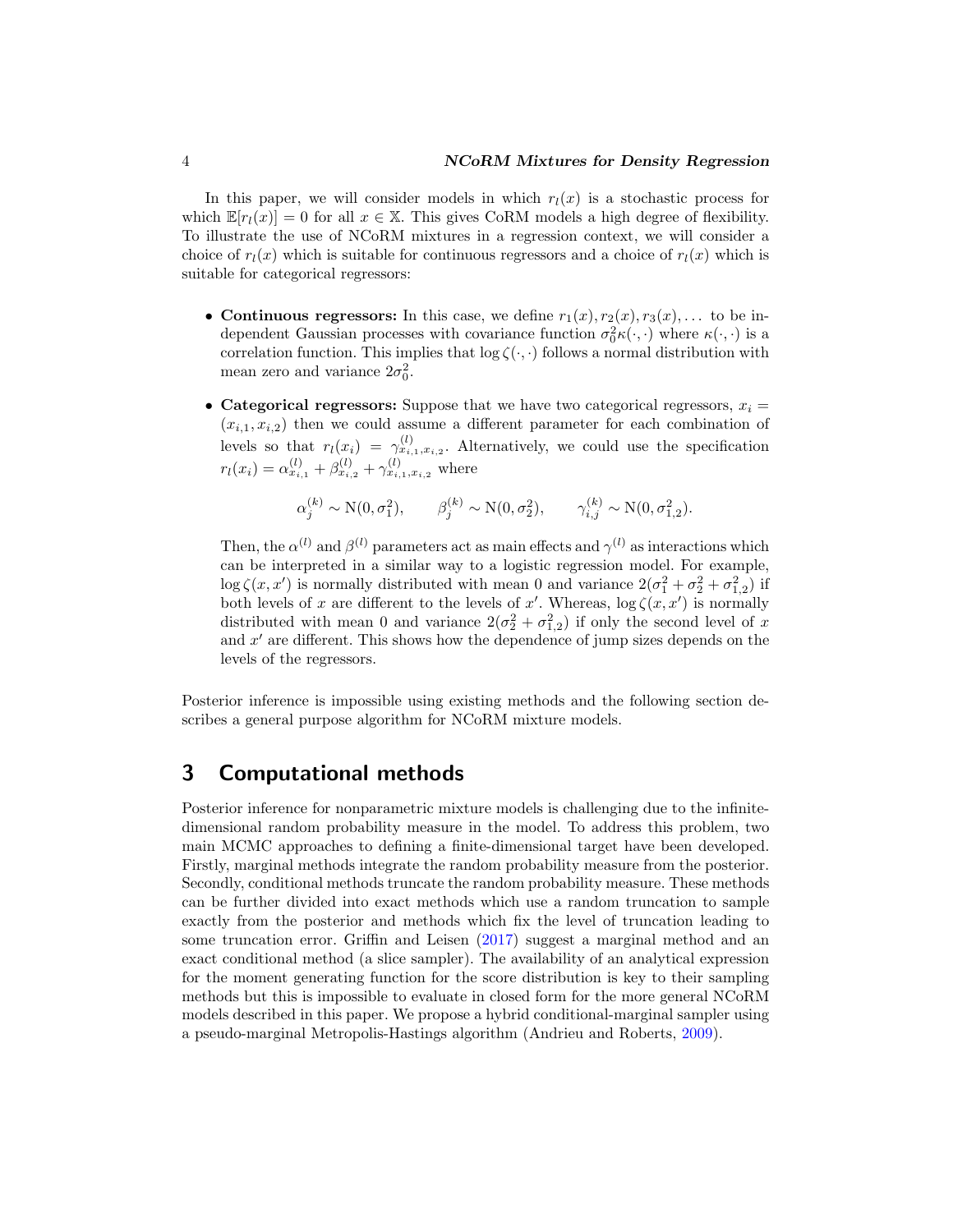<span id="page-5-0"></span>We assume that we observe data  $(x_1, y_1), \ldots, (x_n, y_n)$  and wish to fit the model in [\(2\)](#page-1-0). Without loss of generality, we also assume that the values  $x_1, x_2, \ldots, x_n$  are distinct and write  $m_{k,i} = m_k(x_i)$  and  $m_k = (m_{k,1},\ldots,m_{k,n})$ . Following Griffin and Leisen [\(2017](#page-18-8)), it is convenient to use an augmented form of the likelihood which introduces an allocation variable for each observation. Let  $n_k$  be the number of observations allocated to the k-th jump, we order the jumps so that  $J_1, \ldots, J_K$  have points allocated to them (*i.e.*  $n_k > 0$  for  $1 \leq k \leq K$ ) and  $J_{K+1}, J_{K+2},...$  have no points allocated to them (*i.e.*  $n_k = 0$  for  $k > K$ ). Marginalizing over jumps which have no points allocated and the location of all atoms and writing  $M = \alpha(\mathbb{Y})$  and  $\tilde{\alpha} = \alpha/\alpha(\mathbb{Y})$  gives

$$
M^{K} \prod_{k=1}^{K} \left\{ J_{k}^{n_{k}} \left[ \prod_{i=1; s_{i}=k}^{n} m_{k,i} \right] \exp \left\{ -\sum_{i=1}^{n} v_{i} J_{k} m_{k,i} \right\} h(m_{k}) \nu^{\star}(J_{k}) \right\} L \prod_{k=1}^{K} q\left(y^{(k)}\right), \tag{4}
$$

where

$$
L = \mathbb{E}\left[\exp\left\{-\sum_{i=1}^{n} v_i \sum_{k=1}^{\infty} J_k m_{k,i}\right\}\right]
$$
  
= 
$$
\exp\left\{-\int_{(\mathbb{R}^+)^n} \int_0^{\infty} \left(1 - \exp\left\{-z \sum_{i=1}^n v_i m_i\right\}\right) h(m^*) \nu^*(z) dz dm^*\right\},
$$
 (5)  

$$
q(y) = \int \prod q(y_i|\theta) \tilde{\alpha}(\theta) d\theta,
$$

and  $y^{(k)} = \{y | s_i = k, 1 \le i \le n\}$ . The expression in [\(4\)](#page-4-0) is the (marginalized) likelihood of the data. Griffin and Leisen  $(2017)$  use the analytical expression for L and integrals over  $J_1, \ldots, J_K$  to define a marginal sampler. In general, these integrals are not analytically available to us. We replace L by an unbiased estimate  $\hat{L}$  (a possible unbiased estimator is discussed in the next Section) to define the following target

$$
M^{K} \prod_{k=1}^{K} \left\{ J_{k}^{n_{k}} \left[ \prod_{i=1; s_{i}=k}^{n} m_{k,i} \right] \exp \left\{ - \sum_{i=1}^{n} v_{i} J_{k} m_{k,i} \right\} h(m_{k}) \nu^{\star}(J_{k}) \right\} \hat{L} \prod_{k=1}^{K} q\left(y^{(k)}\right).
$$

Finally, we assume that h has parameters  $\tau$  and  $\nu^*$  has parameters  $\xi$  on which we want to make inference and define the target

$$
p(\tau)p(\xi)p(M)M^{K}\prod_{k=1}^{K} \left\{ J_{k}^{n_{k}}\left[\prod_{i=1;s_{i}=k}^{n} m_{k,i}\right] \exp\left\{-\sum_{i=1}^{n} v_{i}J_{k}m_{k,i}\right\} h(m_{k}|\tau)v_{\xi}^{*}(J_{k})\right\}
$$
  

$$
\times \hat{L}\prod_{k=1}^{K} q\left(y^{(k)}\right).
$$

We propose a novel sampling strategy for the variable  $s$  in a nonparametric mixture model and a novel computational algorithm to deal with the Laplace transform component of the target above. This algorithm can be applied to posterior inference for a wide variety of Bayesian nonparametric processes beyond NCoRM processes.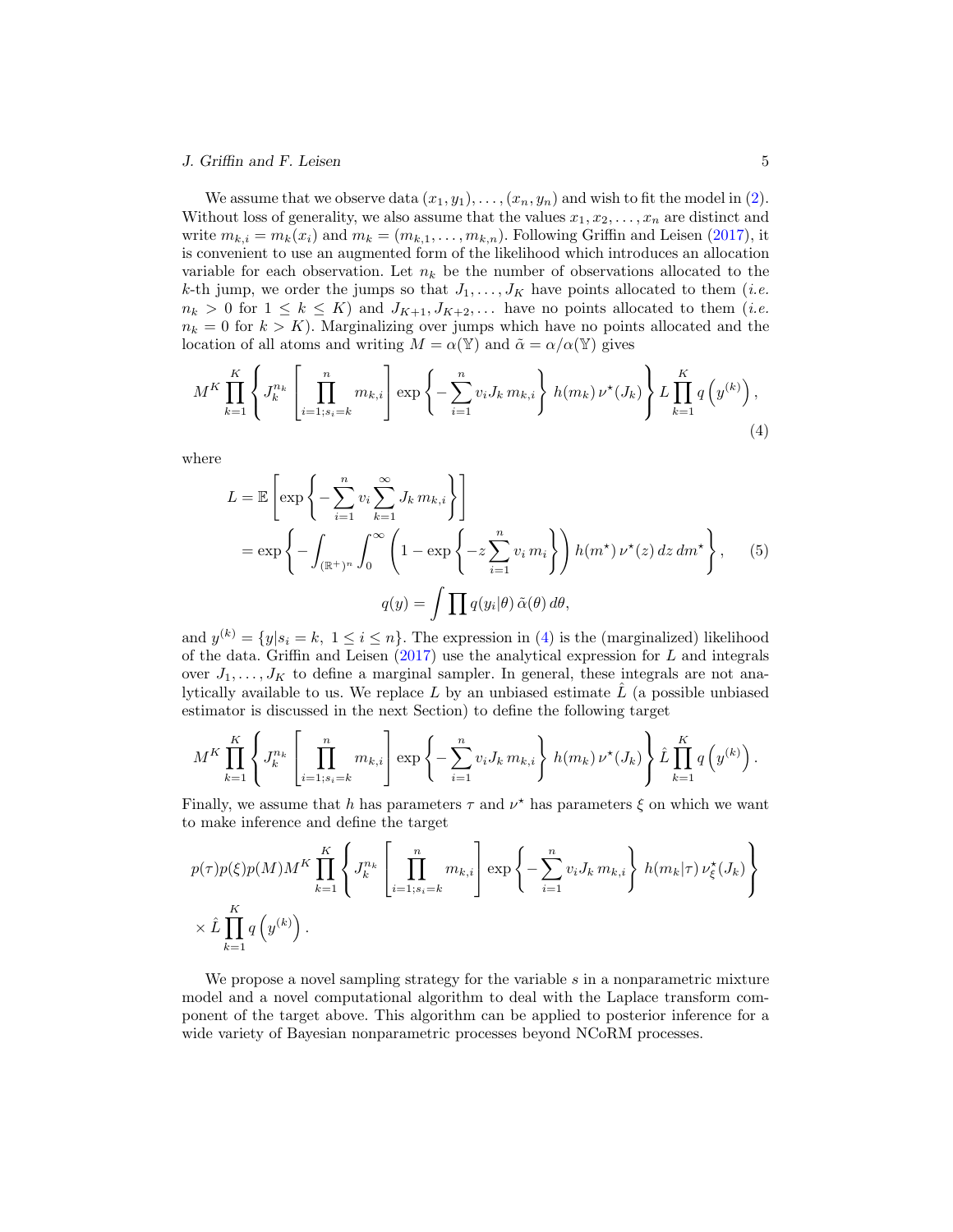#### <span id="page-6-3"></span>Updating  $c$

To update  $c_i$ , we write the full conditional distribution as proportional to

$$
\prod_{k=1}^{K_i^-} (J_k m_{k,i} k({y_j | c_j = k} \cup y_i))^{I(c_i = k)} \left( M m_{K_i^- + 1,i} \gamma \left( m_{K_i^- + 1} \right) k(y_i) \right)^{I(c_i = K_i^- + 1)} \times p \left( J_{K_i^- + 1} \left| m_{K_i^- + 1} \right) h \left( m_{K_i^- + 1} \right| \tau \right),
$$

where  $K_i^-$  is the number of distinct values in  $c_1,\ldots,c_{i-1},c_{i+1},\ldots,c_n$ ,  $(J_1,m_1),\ldots$ ,  $(J_K, m_K)$  are ordered so that  $c_i = K$ ,

<span id="page-6-0"></span>
$$
\gamma(m_k) = \int z \, \exp\left\{-z \sum_{i=1}^n v_i \, m_{k,i}\right\} \nu_{\xi}^{\star}(z) \, dz
$$

and

$$
p\left(J_{K_i^-+1}\middle|m_{K_i^-+1}\right) = \frac{J_{K_i^-+1}\exp\left\{-J_{K_i^-+1}\sum_{i=1}^n v_i m_{K_i^-+1,i}\right\}\nu_{\xi}^{\star}(J_{K_i^-+1})}{\gamma(m_{K_i^-+1})}.
$$

<span id="page-6-2"></span>A new value of  $J_{K_i^-+1}$  is sampled from this full conditional distribution leading to an algorithm which is similar to Algorithm 8 of Neal [\(2000](#page-19-6)). See James et al. [\(2009\)](#page-18-9), Lijoi and Prünster  $(2010)$  and Favaro and Teh  $(2013)$  for extension to non-conjugate normalized random measure mixtures.

If the i-th observation was allocated to a singleton cluster in the previous iteration, the full conditional distribution of  $c_i$  is

<span id="page-6-1"></span>
$$
p(c_i = j) \propto \begin{cases} J_j \, m_{j,i} \, \frac{q(\{y_k \mid c_k = j\} \cup y_i)}{q(\{y_k \mid c_k = j\})} & j = 1, \dots, K_i^-, \\ M \, m_{j,i} \, \gamma(m_j) \, q(\{y_i\}) & j = K_i^- + 1. \end{cases}
$$

If the i-th observation was not allocated to a singleton cluster in the previous iteration, we propose  $m_{K_i^-+1} \sim h(m_{K_i^-+1}|\tau)$  and  $J_{K_i^-+1} \sim p(J_{K_i^-+1}|m_{K_i^-+1})$ , then

$$
p(c_i = j) \propto \begin{cases} J_j m_{j,i} \frac{q(\{y_k \mid c_k = j\} \cup y_i)}{q(\{y_k \mid c_k = j\})} & j = 1, \dots, K_i^-, \\ M m_{K_i^- + 1, i} \gamma \left( m_{K_i^- + 1} \right) q(\{y_i\}) & j = K_i^- + 1. \end{cases}
$$

In Appendix B (Griffin and Leisen, [2017\)](#page-18-11) we provide the details of the full conditional distributions for the variables  $J_k, m_k, v_i, \xi, M$  and  $\tau$ . The next Section will introduce the novel pseudo-marginal Metropolis-Hastings algorithm used to address the intractability of the Laplace transform part of the target distribution.

#### 3.1 Unbiased estimation of the Laplace functional

Andrieu and Roberts [\(2009](#page-17-2)) introduced a sampling scheme, called pseudo-marginal Metropolis-Hastings, which allows sampling from distributions which cannot be evalu-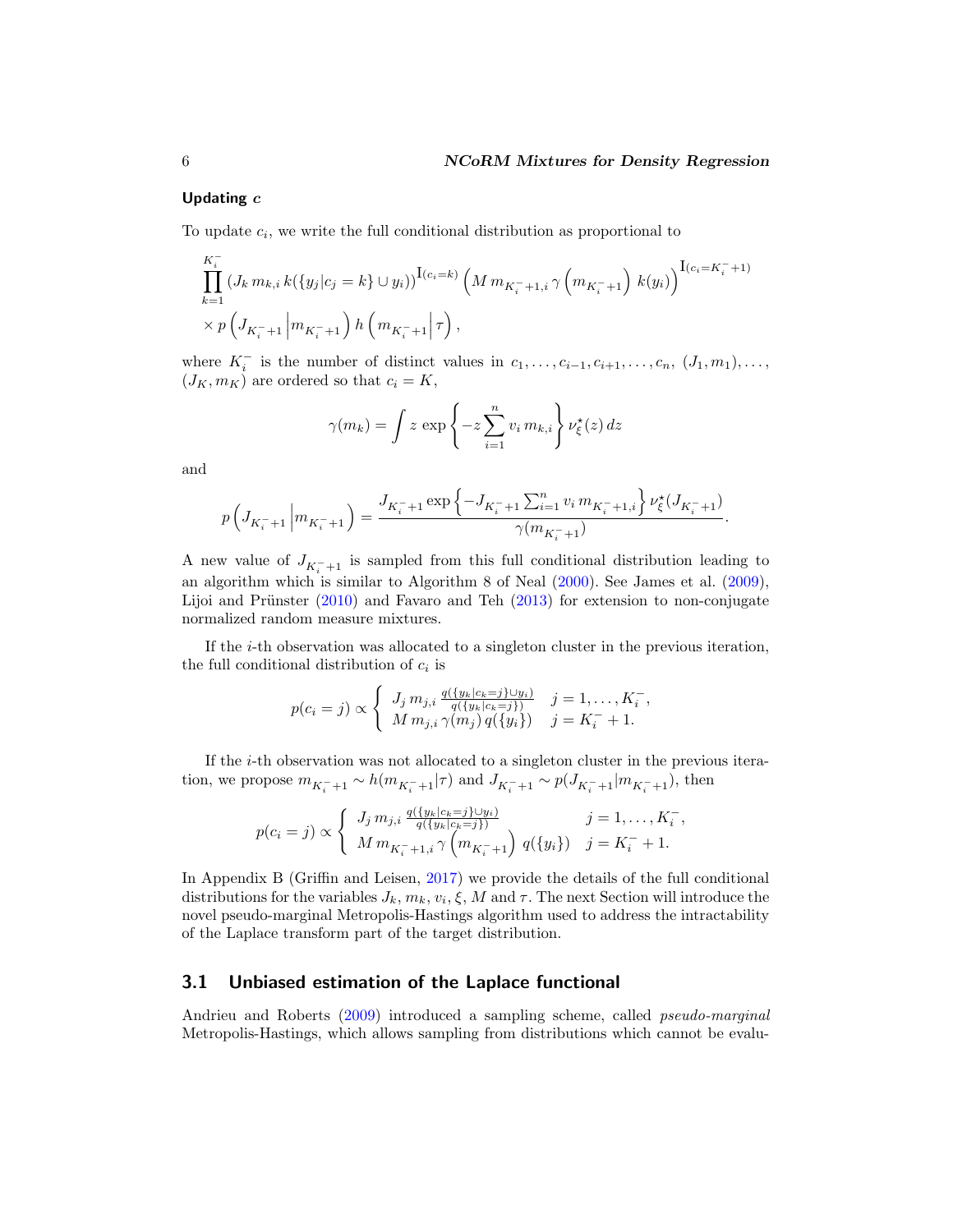<span id="page-7-3"></span>ated pointwise. The main idea of the method is to replace the target distribution with a nonnegative unbiased estimator.

In our framework, we are often interested in evaluating objects such as the expectation in  $(5)$ ,

$$
L = \exp\left\{-\int_{(\mathbb{R}^+)^p} \int_0^\infty \left(1 - \exp\left\{-z\sum_{i=1}^n v_i m(x_i)\right\}\right) p(m) \nu^\star(z) dz dm\right\}.
$$

We will use the Poisson estimator (Papaspiliopoulos, [2009](#page-19-7)) which has been successfully used in MCMC approaches for diffusions (see e.g. Fearnhead et al., [2010](#page-17-4)). Consider, the equation

<span id="page-7-0"></span>
$$
L_{\phi} = \exp\left\{-\int_{D} \phi(x) dx\right\} \le 1\tag{6}
$$

for  $D \subset \mathbb{R}^p$  where  $\phi(x) \ge 0$  for all  $x \in D$  and  $\int_D \phi(x) dx < \infty$ . The Poisson estimator of [\(6\)](#page-6-0) is introduced in the following Theorem where some properties are described. The proof of the Theorem can be found in the Appendix. We denote the Poisson distribution with parameter  $\lambda$  by  $Pn(\lambda)$ .

Theorem 1. Consider the following estimator,

$$
\hat{L}_{\phi} = \prod_{i=1}^{K} \left( 1 - \frac{\phi(x_i)}{a C \kappa(x_i)} \right),\tag{7}
$$

where  $\kappa$  is a p.d.f. on  $D, C > \frac{\phi(x)}{\kappa(x)}$  for  $x \in D, a > 1, K \sim Pn(a C)$  and  $x_i \stackrel{i.i.d.}{\sim} \kappa$ . Then,

<span id="page-7-2"></span>
$$
\mathbb{E}[\hat{L}_{\phi}] = \exp\left\{-\int_D \phi(x) \, dx\right\}
$$

and

<span id="page-7-1"></span>
$$
V[\hat{L}_{\phi}] = L_{\phi}^{2} \left( \exp \left\{ \frac{1}{a C} \int_{D} \frac{\phi(x)^{2}}{\kappa(x)} dx \right\} - 1 \right)
$$
  
\$\leq L\_{\phi}^{2} \left( \exp \left\{ \frac{1}{a} \int\_{D} \phi(x) dx \right\} - 1 \right) < \infty\$.

The estimator has the useful property that it is always positive. This contrasts with other approaches which define unbiased estimators of infinite sums using random truncation where it is difficult to ensure that estimates are always positive (see  $e.g.$ Rhee and Glynn, [2015](#page-19-8); Lyne et al., [2015](#page-18-12)).

Returning to the expression in [\(5\)](#page-4-1) and, again, assuming that  $x_1, x_2, \ldots, x_n$  are distinct, this can be re-expressed as

$$
L = \exp\left\{-\int_{(\mathbb{R}^+)^n} \int_0^\infty \left(1 - \exp\left\{-z\sum_{i=1}^n v_i m_i^\star\right\}\right) h(m^\star) \nu^\star(z) \, dz \, dm^\star\right\}
$$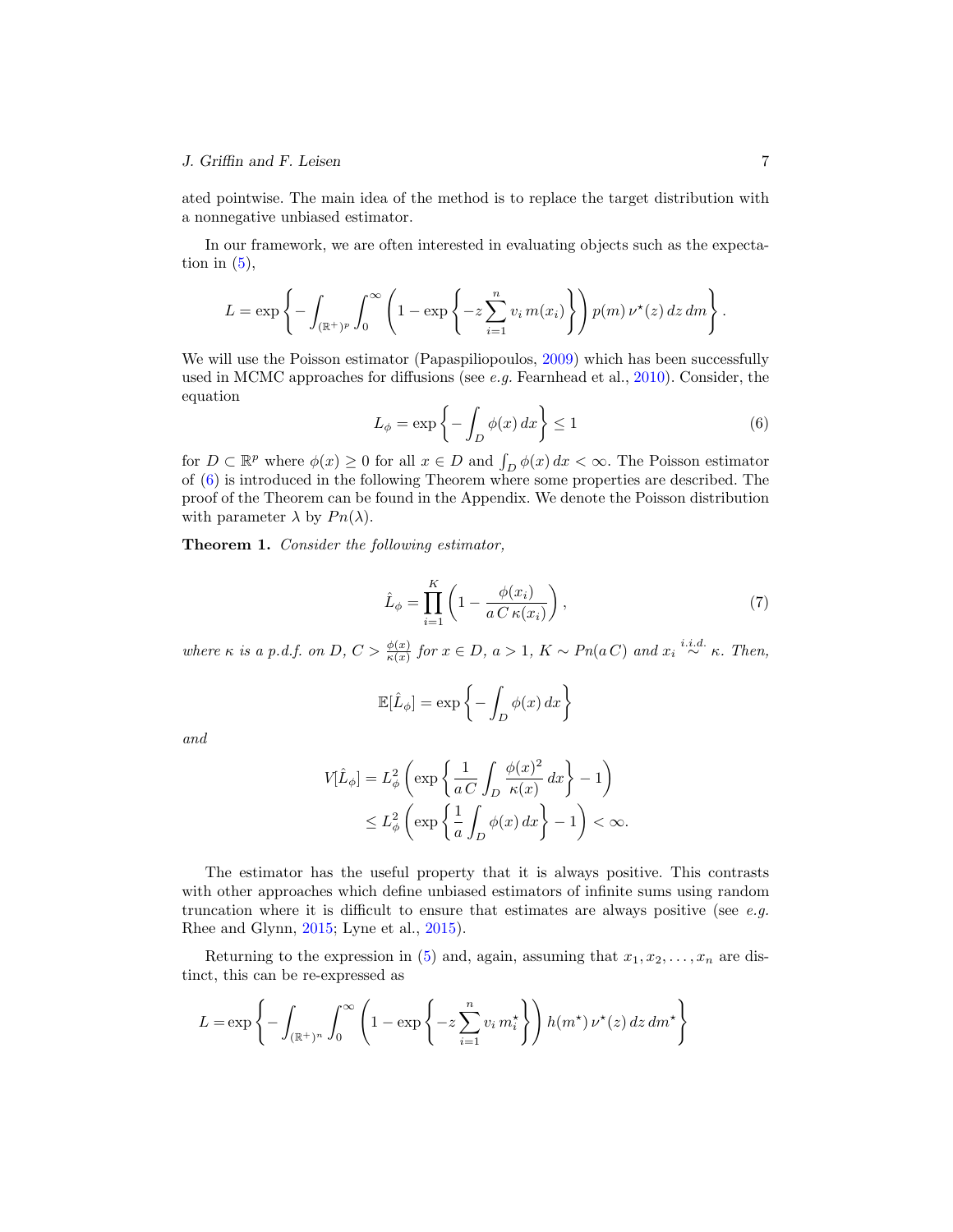<span id="page-8-0"></span>8 NCoRM Mixtures for Density Regression

$$
= \exp\left\{-\int_{(\mathbb{R}^+)^n} \int_0^\infty \sum_{k=1}^n v_k m_k^\star \int_0^z \exp\left\{-t \sum_{i=1}^n v_i m_i^\star\right\} dt h(m^\star) \nu^\star(z) dz dm^\star\right\}
$$
  
\n
$$
= \exp\left\{-\int_{(\mathbb{R}^+)^n} \int_0^\infty \sum_{k=1}^n v_k m_k^\star h(m^\star) \exp\left\{-t \sum_{i=1}^n v_i m_i^\star\right\} \int_t^\infty \nu^\star(z) dz dt dm^\star\right\}
$$
  
\n
$$
= \exp\left\{-\int_{(\mathbb{R}^+)^n} \int_0^\infty \sum_{k=1}^n v_k m_k^\star h(m^\star) \exp\left\{-t \sum_{i=1}^n v_i m_i^\star\right\} T_{\nu^\star}(t) dt dm^\star\right\}
$$
  
\n
$$
= \prod_{k=1}^n L_k,
$$
\n(8)

where  $T_{\nu^*}(t) = \int_t^{\infty} \nu^*(z) dz$  is the tail mass function for the Lévy process with Lévy intensity  $\nu^*$  and

$$
L_k = \exp\left\{-\int_{(\mathbb{R}^+)^n} \int_0^\infty v_k m_k^* h(m^*) \exp\left\{-t \sum_{i=1}^n v_i m_i^*\right\} T_{\nu^*}(t) dt dm^*\right\}.
$$

The expression for  $L_k$  has the form of [\(6\)](#page-6-0) with  $x = (z, m_k^*)$ ,  $D = (0, \infty) \times \mathbb{R}^{+n}$  and

$$
\phi(z, m_k^{\star}) = v_k m_k^{\star} h(m_k^{\star}) \exp\left\{-z \sum_{i=1}^n v_i m_k^{\star}\right\} T_{\nu^{\star}}(z).
$$

Clearly  $\int_D \phi(x) dx < \infty$ . To use the Poisson estimator, a suitable density is

$$
\kappa(z, m_k^{\star}) = \kappa_{\nu^{\star}}(z) \frac{m_k^{\star} h(m_k^{\star})}{\mathbb{E}[m_k^{\star}]},
$$
\n(9)

where  $\kappa_{\nu^*}(z) > T_{\nu^*}(z)$  for all  $z \in \mathbb{R}^+$ . We use  $C = v_k \mathbb{E}[m_k^*]B$  where  $\frac{T_{\nu^*}(z)}{\kappa_{\nu^*}(z)} < B$ for all z. Suitable forms of  $\kappa_{\nu^*}$  for some popular nonparametric processes are given in Section [3.1.](#page-9-0)

In computation for more usual normalized random measures (Griffin and Walker, [2011;](#page-18-13) Favaro and Teh, [2013\)](#page-17-3), we are interested in

$$
\mathbb{E}[\exp\{-vJ\}] = \exp\left\{-\int_0^\infty (1 - \exp\{-vz\}) \nu(z) \, dz\right\} \le 1,\tag{10}
$$

where  $\nu(z)$  is a Lévy process and the expectation is taken over all jumps on  $\mathbb{R}^+$ . This expectation can, similarly, be re-expressed as

$$
= \exp\left\{-\int_0^\infty (1 - \exp\{-vz\})\nu(z)\,dz\right\} = \exp\left\{-v\int_0^\infty T_\nu(t)\,\exp\{-vt\}\,dt\right\},\,
$$

which is [\(6\)](#page-6-0) with  $D = \mathbb{R}^+$  and  $\phi(x) = vT_\nu(x) \exp\{-vx\}$ . The estimator in [\(7\)](#page-6-1) provides an unbiased estimator of [\(8\)](#page-7-0) and [\(10\)](#page-7-1) which can be used in the sampler described in this section.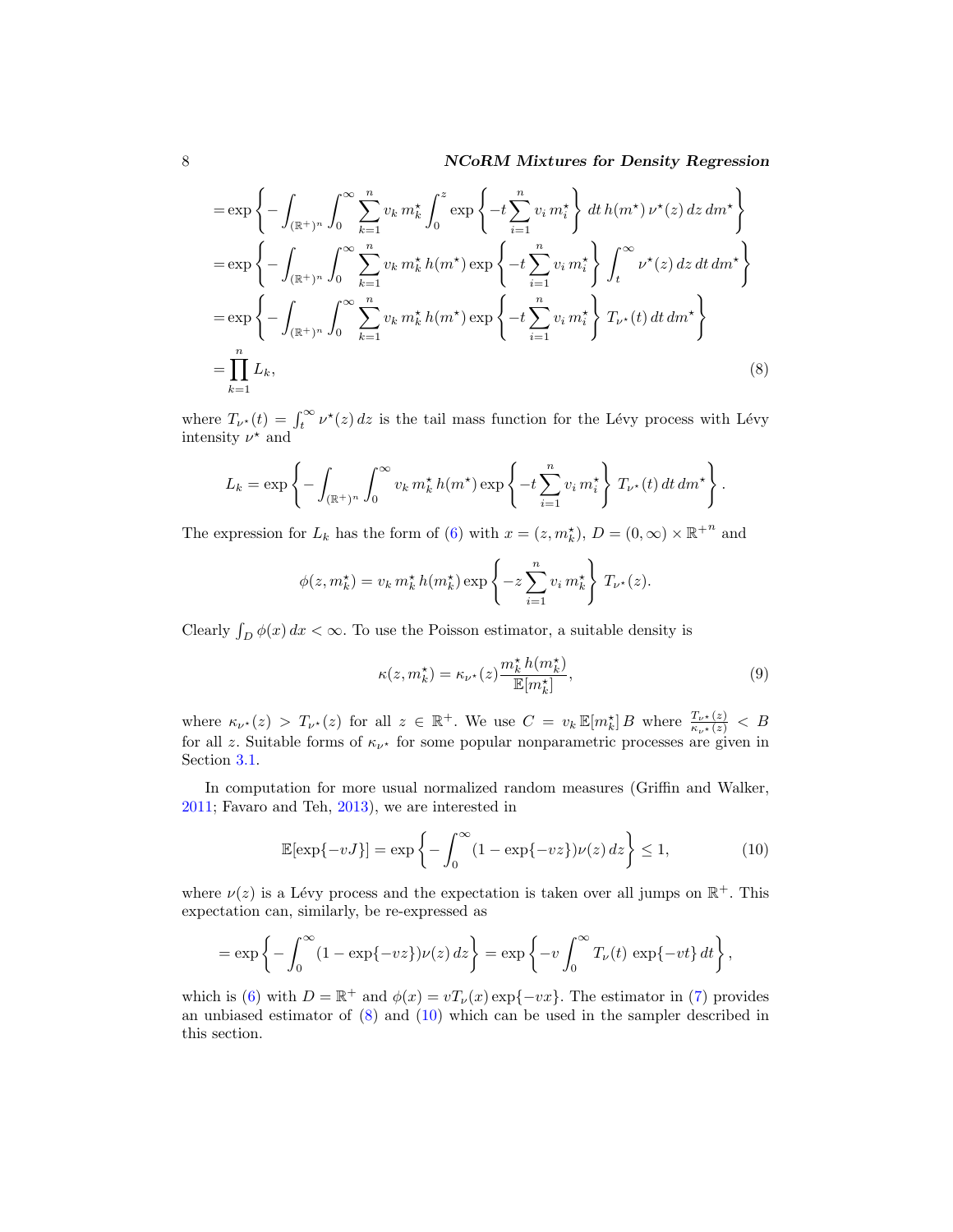#### <span id="page-9-1"></span>Controlling the variability of  $\hat{L}_{\phi}$

Pseudo-marginal Metropolis-Hastings algorithms converge to the correct distribution but the asymptotic variance of an average calculated using the algorithm depends on the variance of the unbiased estimator. For example, suppose that the unbiased estimator is an importance sampler. Andrieu and Vihola [\(2016\)](#page-17-5) show that the asymptotic variance of the pseudo-marginal sampler decreases as the number of samples in the importance sampler increases (leading to an importance sampler with a lower asymptotic variance). Although we do not use an importance sampler, the Poisson estimator is closely related and it is intuitively reasonable that the asymptotic variance of averages calculated using the pseudo-marginal Metropolis-Hastings sampler will decrease as the variance of the Poisson estimator in [\(7\)](#page-6-1) decreases.

<span id="page-9-0"></span>The variability of the Poisson estimator is controlled by a with larger values of a leading to a smaller variance. However, larger values of a will also lead to longer computational times since the mean number of terms in  $\hat{L}_{\phi}$  is aC. In this section, we will assume that the expected number of evaluations of the ratio  $\phi(x)/\kappa(x)$  is d. Therefore,  $d = aC$  for the estimator in [\(7\)](#page-6-1). An alternative method for controlling the variability involves defining the estimator  $\hat{L}_{\phi}^{AVE} = \frac{1}{N} \sum_{i=1}^{N} \hat{L}_{\phi}^{(i)}$  where  $\hat{L}_{\phi}^{(1)}$  $\hat{\mu}^{(1)}_\phi, \ldots, \hat{L}^{(N)}_\phi$ φ are independent realisations of  $\hat{L}_{\phi}$ . The estimator has variance

$$
\mathcal{V}[\hat{L}_{\phi}^{AVE}] = \frac{L_{\phi}^2}{N} \left( \exp\left\{ \frac{1}{aC} \int_D \frac{\phi(x)^2}{\kappa(x)} dx \right\} - 1 \right) = \frac{L_{\phi}^2}{N} \left( \exp\left\{ \frac{N}{d} \int_D \frac{\phi(x)^2}{\kappa(x)} dx \right\} - 1 \right),
$$

since  $d = a C N$ . It is straightforward to show that

$$
\frac{L_{\phi}^2}{N+1} \left( \exp\left\{ \frac{N+1}{d} \int_D \frac{\phi(x)^2}{\kappa(x)} dx \right\} - 1 \right) > \frac{L_{\phi}^2}{N} \left( \exp\left\{ \frac{N}{d} \int_D \frac{\phi(x)^2}{\kappa(x)} dx \right\} - 1 \right)
$$

and so the variance of the estimator grows with  $N$  for fixed  $d$ . This suggests that we should use  $\hat{L}_{\phi}^{AVE}$  with  $N=1$  which is the Poisson estimator in [\(7\)](#page-6-1). In this case, the choice of  $\kappa(x)$  which minimizes the variance for fixed d is  $\kappa(x) = \frac{\phi(x)}{-\log L_{\phi}}$  which provides a criterion for choosing  $\kappa(x)$ .

As we have already mentioned the asymptotic variance of averages calculated using the pseudo-marginal algorithm will typically decreases as  $a$  increases but the computational time will increase. Therefore, there is an optimal value of a which is able to provide the lowest asymptotic variance for a fixed computational budget (number of evaluations of  $\phi(x)/\kappa(x)$ . Doucet et al. [\(2015](#page-17-6)) established an upper bound for the asymptotic variance under certain assumptions which allows this optimal value to be derived. They demonstrated that this value can be close to optimal when the assumptions are violated. In our context, their main assumption is

$$
\hat{L}_{\phi} = \epsilon L_{\phi},
$$

where  $\log \epsilon \sim \mathcal{N}(-\sigma^2/2, \sigma^2)$ . They refer to  $\sigma^2$  as the noise variance and it is straightforward to show that

$$
\sigma^2 = \frac{1}{a C} \int_D \frac{\phi(x)^2}{\kappa(x)} dx.
$$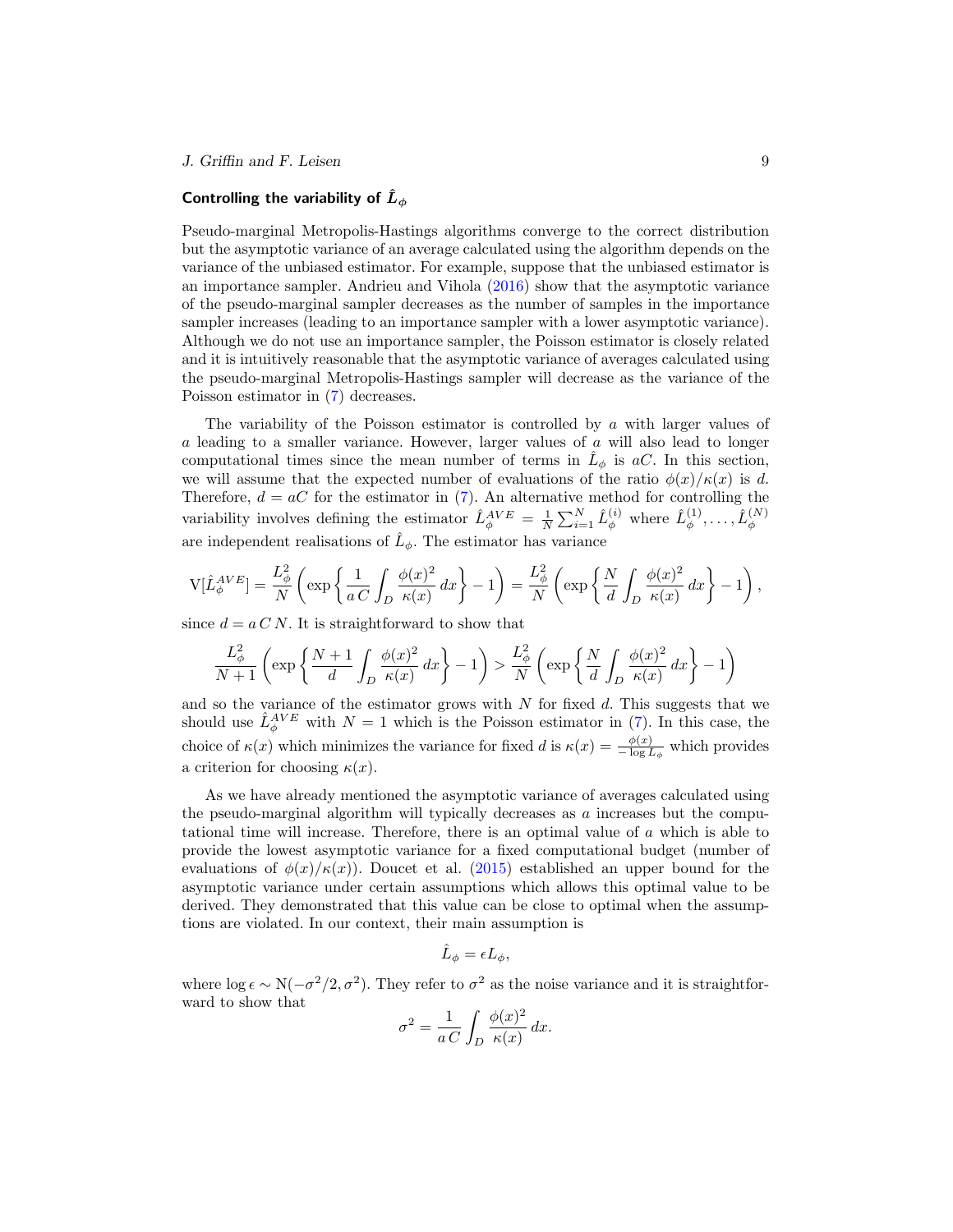<span id="page-10-0"></span>Doucet et al. [\(2015\)](#page-17-6) showed that the optimal value of the noise variance (in terms of asymptotic variance),  $\sigma_{opt}^2$ , depends on the properties of the chain but provide guidelines on how this can be approximated. Following the derivation of Doucet et al. [\(2015\)](#page-17-6), the optimal value of a, for fixed  $\kappa$ , is

$$
a_{opt} = \frac{1}{\sigma_{opt}^2 C} \int_D \frac{\phi(x)^2}{\kappa(x)} dx.
$$

In practice, we have found that the value  $a = 8$  works well for the processes considered in this paper.

#### Examples

Brix [\(1999\)](#page-17-7) provided a bound for the tail-mass integral of the generalized gamma process which is extended to the stable-Beta process by Arbel and Prünster  $(2016)$ . However, both bounds are not tight and we suggest tighter bounds for both processes. Indeed, the estimator introduced in Theorem [1](#page-6-2) with the proposal in [\(9\)](#page-7-2) requires draws from a Poisson distribution whose mean is proportional to  $v_k \mathbb{E}[m_k^*] D$  where  $\frac{T_{\nu^*}(z)}{\kappa_{\nu^*}(z)} < B$  for all z. Therefore, better choices of  $\kappa_{\nu^*}(x)$  can improve the computational efficiency of the method by requiring a smaller value of B.

#### Generalized gamma process

The generalized gamma process has Lévy density  $\nu^*(y) = \frac{1}{\Gamma(1-\sigma)} y^{-1-\sigma} \exp\{-\lambda y\}$ and the tail-mass functions  $T_{\nu^*}(t)$  is an incomplete gamma function. It is straightforward to show that  $T_{\nu^*}(t) < \tilde{\kappa}_{\nu^*}(t)$  where

$$
\tilde{\kappa}_{\nu^{\star}}(t) = \begin{cases}\n\frac{1}{\sigma \Gamma(1-\sigma)}(t^{-\sigma} - 1) & t < b, \\
\frac{1}{\sigma \Gamma(1-\sigma)}(b^{-\sigma} - 1) \exp\{-\lambda(t - b)\} & t \ge b,\n\end{cases}
$$

and  $b = 0.65$ . A suitable choice of D is  $D = \frac{1}{\sigma \Gamma(1-\sigma)} \left[\frac{b^{1-\sigma}}{1-\sigma} - b + b^{-\sigma} - 1\right]$  and the bounding p.d.f. is  $\kappa_{\nu^*}(t) = \frac{1}{D} \tilde{\kappa}_{\nu^*}(t)$ . Consider  $\kappa_{\nu^*}(t)$  truncated to  $t < b$ , taking the transformation  $y = \frac{1}{\sigma}(t^{-\sigma} - 1)$  leads to the density  $\kappa(y) \propto y(\sigma y + 1)^{-1/\sigma - 1}$  truncated to  $y > \frac{1}{\sigma} (b^{-\sigma} - 1)$ . This can be expressed as a mixture of gamma distributions where  $y|\Xi \sim \check{Ga}(2,\Xi), \Xi \sim Ga(1/\sigma-1,1/\sigma).$ 

As  $\sigma \to 0$  for  $\lambda = 1$ , the generalized gamma process converges to the gamma process which has Lévy density  $\nu(z) = z^{-1} \exp\{-z\}$  and  $T_{\nu}(t) = \int_{t}^{\infty} \nu(y) dy = E_1(t)$ where  $E_1(t)$  is the exponential-integral function. Both the bounding p.d.f. and simulation scheme for  $t < b$  also converge. It is straightforward to show that the limit is

$$
\tilde{\kappa}_{\nu^*}(t) = \begin{cases}\n-\log t & t < b, \\
-(\log b) \exp\{-(t-b)\} & t \ge b,\n\end{cases}
$$

with  $D = b - b \log b - \log b$ . The appropriate transformation for  $t < b$  is  $y = -\log(t)$ which has p.d.f.  $z \exp\{-z\}$ , *i.e.*  $z \sim \text{Ga}(2, 1)$  truncated to  $y > -\log b$ .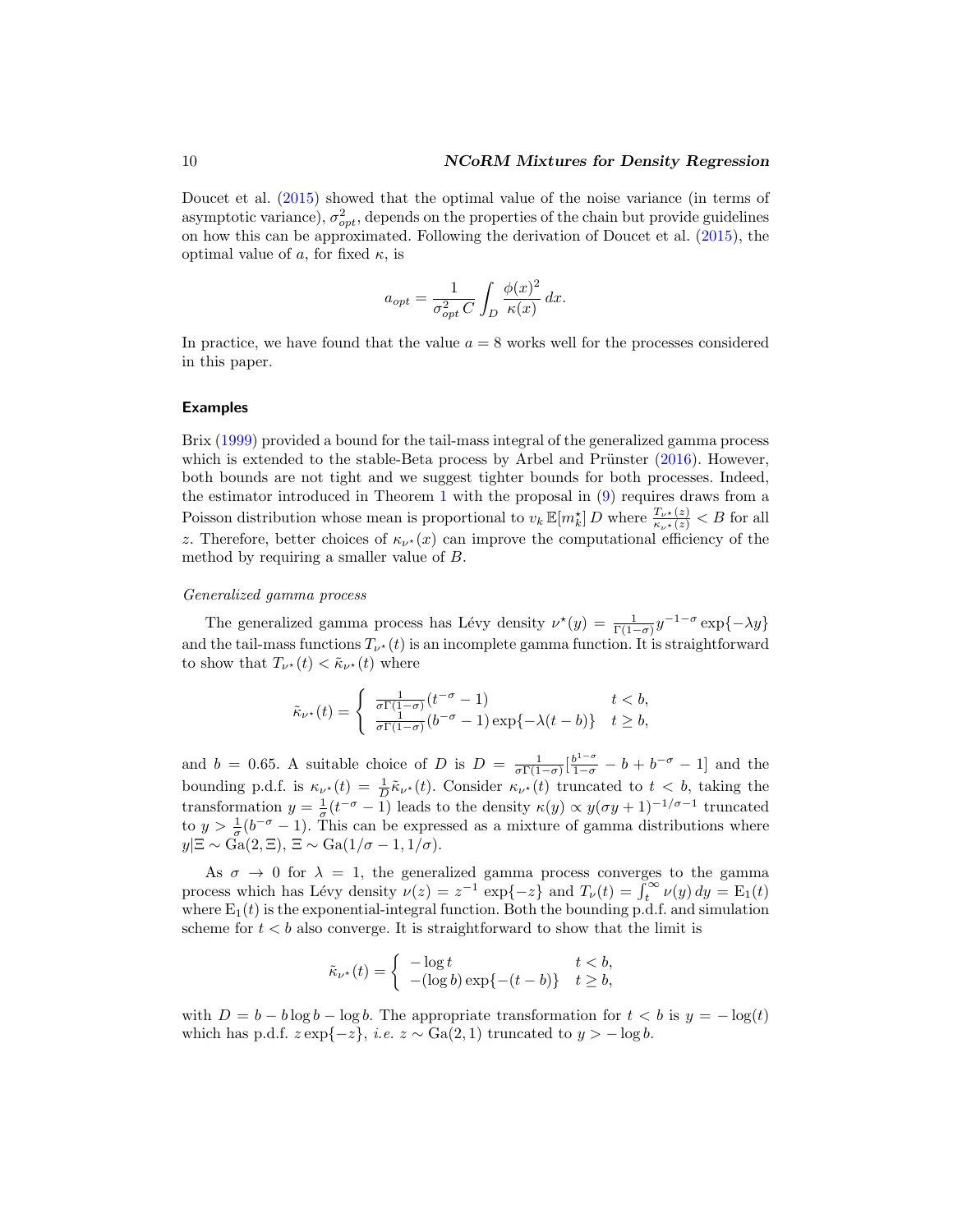If  $\lambda = 0$ , the generalized gamma process is stable process. However, the tail mass function is infinite for a stable process and this simulation scheme is not possible.

#### Stable-Beta process

The stable-Beta process has Lévy density  $\nu^*(z) = \frac{\Gamma(\phi)}{\Gamma(\sigma+\phi)\Gamma(1-\sigma)} z^{-\sigma-1} (1-\lambda z)^{\sigma+\phi-1}$ for  $0 < z < 1/\lambda$ . It is straightforward to show that  $T_{\nu^*}(t) < \tilde{\kappa}_{\nu^*}(t)$  where

$$
\tilde{\kappa}_{\nu^{\star}}(t) = \begin{cases}\n\frac{\Gamma(\phi)}{\sigma \Gamma(\sigma + \phi) \Gamma(1 - \sigma)} (t^{-\sigma} - 1) & t < b, \\
\frac{\Gamma(\phi)}{\sigma \Gamma(\sigma + \phi) \Gamma(1 - \sigma)} (b^{-\sigma} - 1) \frac{(1 - \lambda t)^{\gamma + \sigma}}{(1 - \lambda b)^{\gamma + \sigma}} & t \ge b,\n\end{cases}
$$

and  $b = 0.65$ . A suitable choice of D is  $D = \frac{\Gamma(\phi)}{\Gamma(\sigma + \phi)\Gamma(\phi)}$  $\frac{\Gamma(\phi)}{\Gamma(\sigma+\phi)\Gamma(1-\sigma)}\left[\frac{b^{1-\gamma}}{1-\gamma}-b+\frac{b^{-\sigma}-1}{\lambda(\gamma+\sigma+1)}(1-\lambda b)\right]$ and the bounding p.d.f. is  $\kappa_{\nu^*}(t) = \frac{1}{D} \tilde{\kappa}_{\nu^*}(t)$ . As  $\sigma \to 0$  for  $\lambda = 1$ , the stable-Beta process converges to the Beta process which has Lévy density  $\nu(y) = \frac{1}{\Gamma(\gamma)} y^{-1} (1 - y)^{\gamma - 1}$ for  $0 < y < 1$ . In this case, the limit of  $\tilde{\kappa}_{\nu^*}(t)$  is

$$
\tilde{\kappa}_{\nu^*}(t) = \begin{cases}\n-\log t & t < b, \\
\frac{-\log b}{(1-b)^{\gamma}}(1-t)^{\gamma} & t \ge b,\n\end{cases}
$$

and the limit of D is  $D = b - b \log b - \frac{\log b}{\gamma + 1} (1 - b)$ .

### 4 Illustrations

#### 4.1 Example 1: Discrete regressors

The algorithms developed in this paper are illustrated using an analysis of hematological data arising from a dose-escalation study which has previously been analysed by Müller and Rosner [\(1997\)](#page-19-9). The data are white blood cell counts over time for a sample of 52 patients receiving different levels of two treatments: cyclophosphamide (CTX) and a second drug (GM-CSF). The data for each patient is summarized as the maximum likelihood estimates from a non-linear regression model with seven parameters fitted to that patient's time profile. The model assumes that the mean response at time  $t$  with parameters  $\theta = (z_1, z_2, z_3, \tau_1, \tau_2, \beta_1)$  is given by

$$
f(\theta, t) = \begin{cases} z_1 & t < \tau_1, \\ r z_1 + (1 - r)g(\theta, \tau_2) & \tau_1 \le t < \tau_2, \\ g(\theta, t) & t \ge \tau_2, \end{cases}
$$

<span id="page-11-0"></span>where  $r = (\tau_2 - t)/(\tau_2 - \tau_1)$  and  $g(\theta, t) = z_2 + z_3/[1 + \exp\{2.0 - \beta_1(t - \tau_2)\}]$ . The model implies that the white blood cell count is constant (at level  $z_1$ ) before  $\tau_1$  followed by a linear progression between  $\tau_1$  and  $\tau_2$  and a logistic recovery after  $\tau_2$ . The parameters  $z_2$ and  $z_3$  control the white blood cell count at the start and end of recovery. De Iorio et al. [\(2004\)](#page-17-9) applied an ANOVA-DDP model to these data which assumes a mixture model with constant weights and an ANOVA model for the locations for each treatment. In contrast, we fitted a mixture model with weights that vary with the treatment combination but with locations that do not depend on the treatment level. Specifically, we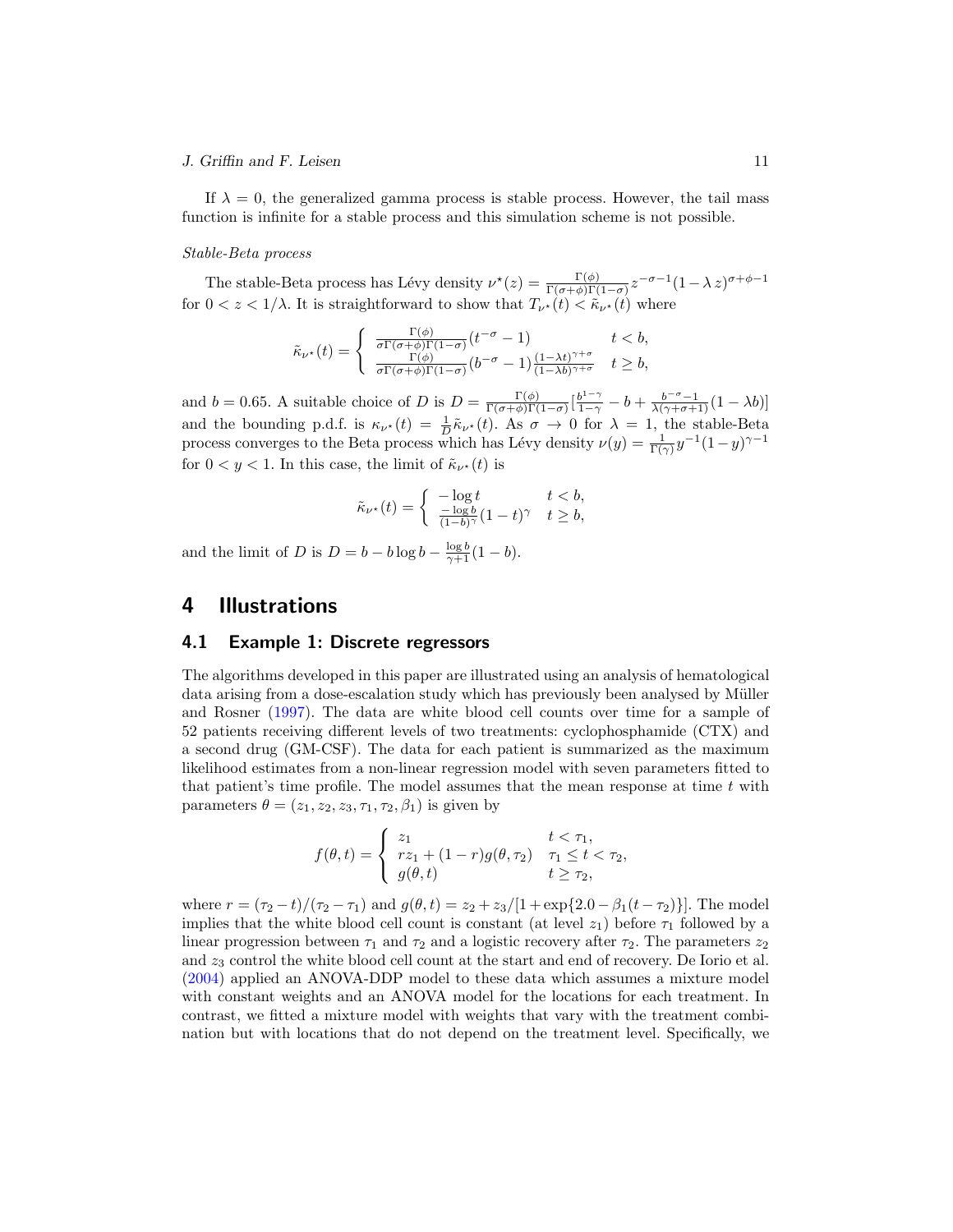assume that  $y_i$  are the estimated parameters for the *i*-th patient and that  $x_{i,1}$  is the level of CTX and  $x_{i,2}$  is the level of GM-CSF. The model is

$$
y_i|s_i \sim N(\mu_{s_i}, \Sigma), \qquad \mu_k \sim N(\mu_0, \lambda^{-1} \Sigma),
$$

$$
\Sigma^{-1} \sim W(\nu, \Psi),
$$

$$
p(c_i = k) = \frac{J_k \exp\left\{\alpha_{x_{i,1}}^{(k)} + \beta_{x_{i,2}}^{(k)} + \gamma_{x_{i,1},x_{i,2}}^{(k)}\right\}}{\sum_{l=1}^{\infty} J_l \exp\left\{\alpha_{x_{i,1}}^{(l)} + \beta_{x_{i,2}}^{(l)} + \gamma_{x_{i,1},x_{i,2}}^{(l)}\right\}},
$$

$$
\alpha_j^{(k)} \sim N(0, \sigma_1^2), \qquad \beta_j^{(k)} \sim N(0, \sigma_2^2), \qquad \gamma_{i,j}^{(k)} \sim N(0, \sigma_{1,2}^2)
$$

<span id="page-12-0"></span>where  $W(\nu, \Psi)$  is a Wishart distribution with  $\nu$  degrees of freedom and mean  $\nu\Psi$ . The directing Lévy process is taken to be a gamma process. The model assumes a two-way ANOVA model with interaction for the logarithm of the weights. This does not place restriction on the combination of weights but does encourage similar weights for similar combinations of levels. The priors were  $\sigma_1^2 \sim \text{Ga}(1, 2), \sigma_2^2 \sim \text{Ga}(1, 2), \sigma_{1,2}^2 \sim \text{Ga}(1, 2)$ and  $M \sim Ga(1,1)$ . For the purposes of illustration, we set  $\mu_0$  equal to the sample mean of the data,  $\Psi = \frac{1}{9(\nu-8)}\hat{\Sigma}$  where  $\hat{\Sigma}$  is the covariance of the data which implies that the prior mean of  $\Sigma$  is  $\frac{1}{9}\hat{\Sigma}$  and we choose  $\lambda = 0.01$ . The MCMC algorithms was run for a total of 35 000 iterations. The first 5 000 were used as a burn-in with the subsequent values thinned every fifth sample. This gave a sample of 6 000 values.

<span id="page-12-1"></span>

Figure 1: Posterior mean probability density of  $z<sub>1</sub>$  for three levels of GM-CSF and four levels of CTX shown as: solid line  $(CTX=1.5)$ , dashed line  $(CTX=3.0)$ , dot-dashed line  $(CTX=4.5)$  and dashed line  $(CTX=6.0)$ .

The inference about the marginal probability of two parameters  $z_1$  and  $z_2$  are shown in Figures [1](#page-11-0) and [2.](#page-12-0) The parameter  $z_1$  is the initial white blood cell count. The distribution is bi-modal with the size of the smaller mode increasing with GM-CSF. This indicates that there are differences in the proportion of patients with lower white blood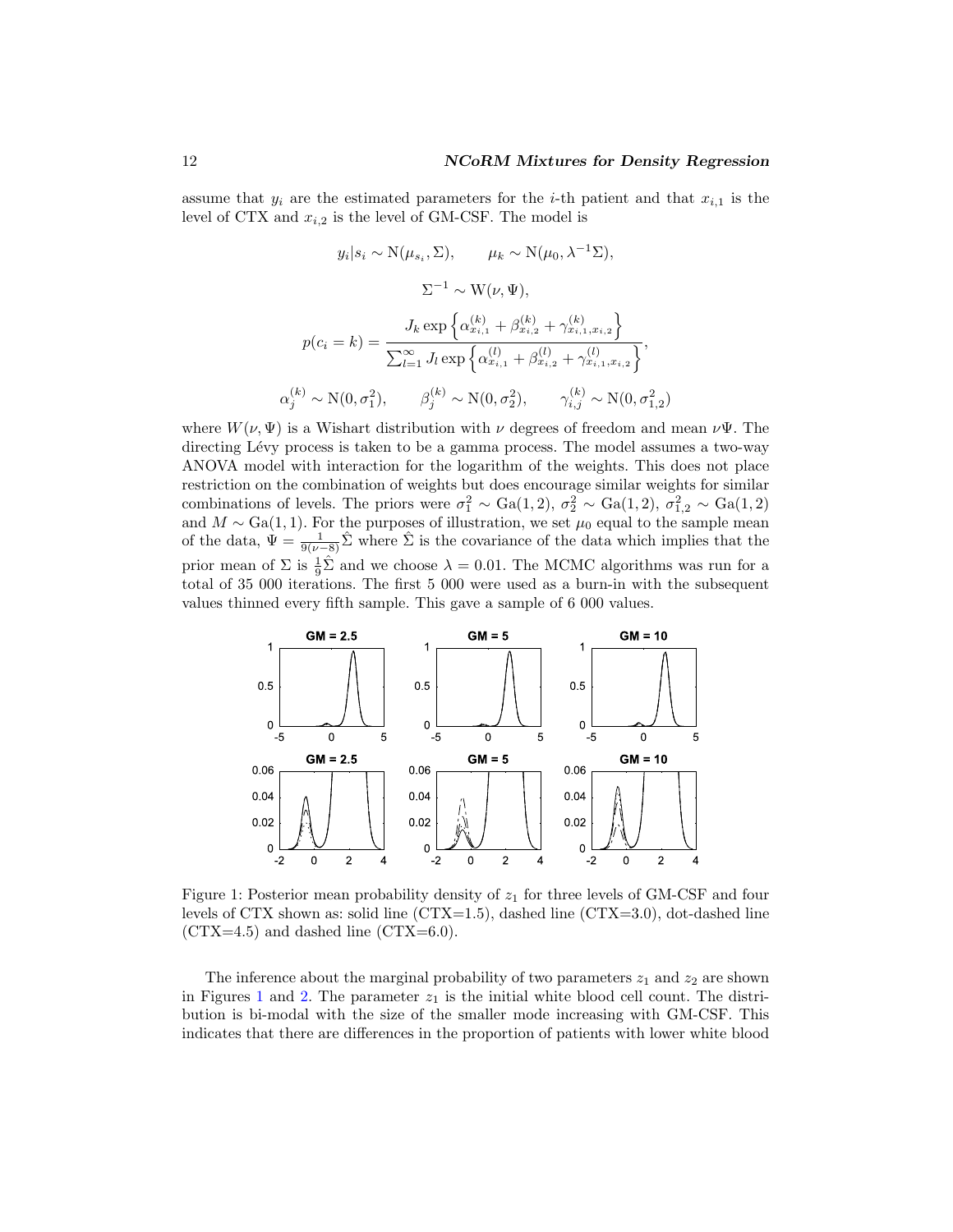<span id="page-13-2"></span>

Figure 2: Posterior mean probability density of  $z_2$  for three levels of GM-CSF and four levels of CTX shown as: solid line (CTX=1.5), dashed line (CTX=3.0), dot-dashed line  $(CTX=4.5)$  and dashed line  $(CTX=6.0)$ .

<span id="page-13-0"></span>

Figure 3: Trace plots of the parameters  $M$ ,  $\sigma_1^2$ ,  $\sigma_2^2$  and  $\sigma_{1,2}^2$ .

cell count across the different treatments. The parameter  $z_2$  controls the level of whiteblood cells when recovery begins and this is again bi-modal with the smaller mode decreasing with GM-CSF for  $z_2$ .

Figure [3](#page-12-1) shows trace plots for the total mass parameter  $M$  and the three parameters controlling the differences between jumps at each treatment level. These clearly show good performance of the sampler for this problem.

#### <span id="page-13-1"></span>4.2 Example 2: Continuous Regressors

A regression model is used to define an infinite mixture model with regressor dependent weights. We observe pairs  $(x_1, y_1), \ldots, (x_n, y_n)$  where  $x_i \in \mathbb{R}^p$  and  $y_i \in \mathbb{R}$  and use the model

$$
y_i \sim \mathcal{N}(\theta_{s_i}, a\sigma^2), \qquad \theta_k \sim \mathcal{N}(\mu, (1-a)\sigma^2),
$$

$$
p(c_i = k) = \frac{J_k \exp\{r_k(x_i)\}}{\sum_{l=1}^{\infty} J_l \exp\{r_l(x_i)\}},
$$

where  $r_1(x), r_2(x), r_3(x), \ldots$  are independent Gaussian processes. A generalized gamma directing Lévy process is used with  $\lambda = 1$  and three values of  $\sigma: \sigma = 0$  (a gamma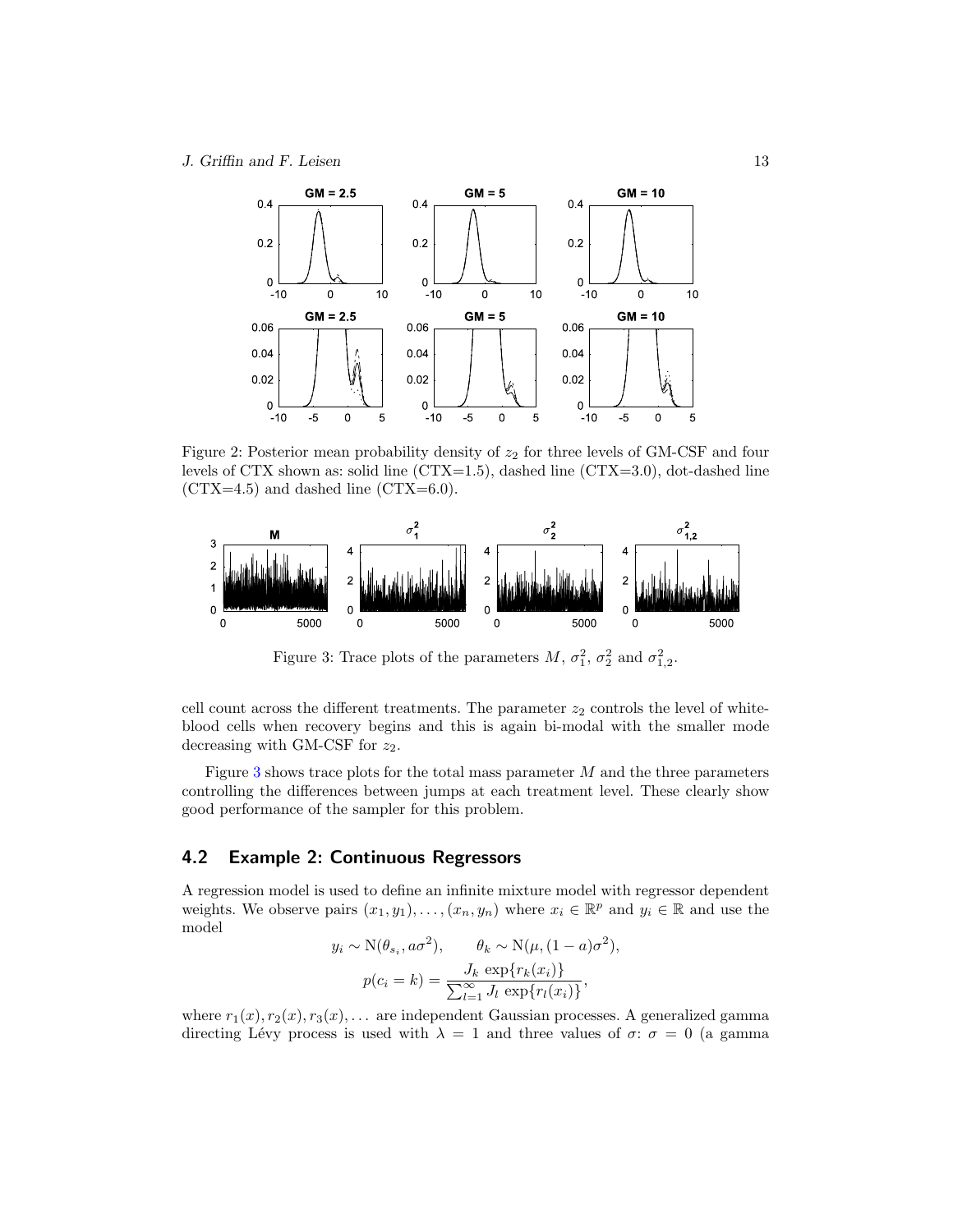<span id="page-14-0"></span>process),  $\sigma = 0.1$  and  $\sigma = 0.5$ .

We apply the model to data from a simulated motorcycle accident used to test crash helmets (Silverman, [1985\)](#page-19-10), which are available as the mcycle data frame in the R package MASS. The data are head accelerations (in  $q$ ) measured at different times in milliseconds after impact. We assume that the Gaussian processes have covariance function  $C(x, y) = \phi \exp\left\{-\frac{|x-y|}{L}\right\}$  where  $\|\cdot\|$  is Euclidean distance and L is the lengthscale. The priors are  $\alpha \sim U(0,1)$ ,  $p(\mu, \sigma^2) \propto \sigma^{-2}$ ,  $L \sim Ga(1,1)$ ,  $M \sim Ga(1,1)$ , and  $\phi^{-1} \sim Ga(1, 4)$ . The prior for  $\phi$  is chosen so that  $\log m_k(x_i)$  typically takes values in  $(-4, 4)$ . The MCMC algorithms was a total of 33 000 iterations. The first 3 000 were used as a burn-in with the subsequent values thinned every third sample. This gave a sample of 10 000 values.



Figure 4: Motorcyle data: Data (dots) and posterior mean density of  $y|x$  (darker colours show larger density) with  $\sigma = 0$ ,  $\sigma = 0.1$  and  $\sigma = 0.5$ .

Figure [4](#page-13-0) shows the posterior mean of the conditional density of head acceleration given time from impact for the three values of  $\sigma$  with the data superimposed. In each case, the model was able to follow the data and capture the changing the heterogeneity in the variance. The inference seems robust to the choice of  $\sigma$ .



Figure 5: Motorcyle data: Trace plots of the parameters  $M$ ,  $\phi$  and  $L$  for  $\sigma = 0$  (the gamma process).

Trace plots for the three parameters M,  $\phi$  and L for the case  $\sigma = 0$  (the gamma process) are shown in Figure [5.](#page-13-1) These clearly show that the parameters are mixing well across the MCMC chain.

#### 4.3 Comparison of predictive performance

We ran a simulation exercise to understand how the NCoRM regression model developed in this paper compared to two commonly used dependent nonparametric priors: the single-p dependent Dirichlet process (De Iorio et al.,  $2004$ ) and a probit stick-breaking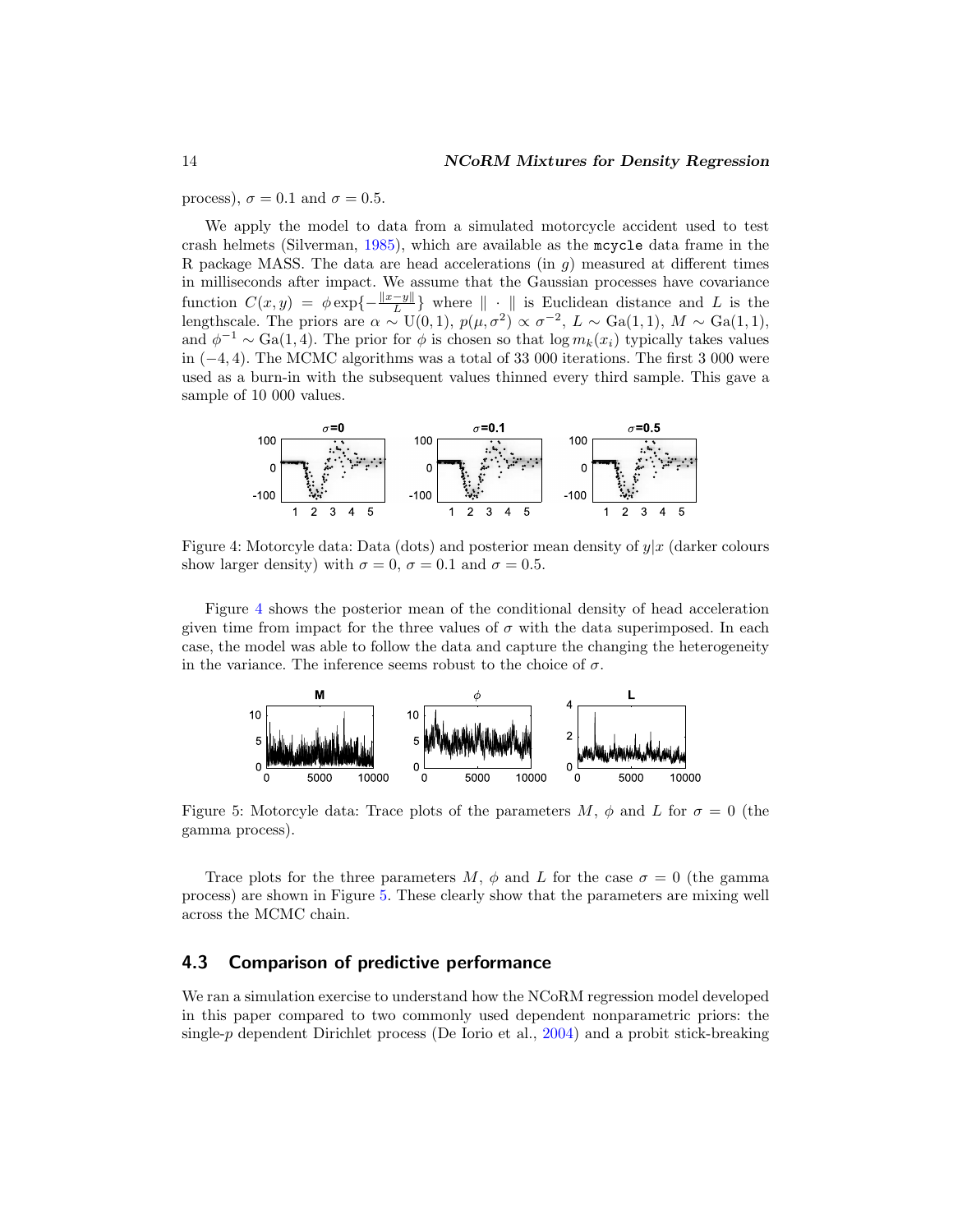process mixture (Rodriguez and Dunson, [2011\)](#page-19-11). The methods were compared by 10-fold cross-validation using simulated data sets of size 100 (leading to training data sets with 90 observations) according to the out-of-sample log-predictive scores (LPS), *i.e.* 

LPS = 
$$
-\frac{1}{100} \sum_{i=1}^{10} \sum_{j=1}^{10} \log p \left( y_{i,j}^{test} | y_{i,1}^{train}, \dots, y_{i,90}^{train} \right),
$$

where  $y_{i,1}^{test}, \ldots, y_{i,10}^{test}$  is the *i*-th testing sample and  $y_{i,1}^{train}, \ldots, y_{i,90}^{pred}$  is the *i*-th training sample. Three sets of data were simulated to cover different modelling situations. The first two data sets used regressor-dependent mixture models covering the simple case of a two component mixture and a more complicated scenario with four components. The third dataset used a non-linear regression model which depends on four parameters a, b, c and d. Different values of the parameters lead to different features of the data such as homoscedascity or heteroscedascity, jumps or different levels of smoothness. In all cases, there was a single regressor which was generated uniformly on  $(0, 1)$ . The detailed descriptions of the data sets are given below.

• Simulated Data Sets I

The responses were simulated as

$$
y \sim \begin{cases} \text{ N}(-1, \sigma^2) & \text{if } s = 1, \\ \text{ N}(1, \sigma^2) & \text{if } s = 2, \end{cases}
$$

<span id="page-15-0"></span>where

$$
p(s=1) = \frac{\exp\{r\sin(2\pi x)\}}{1 + \exp\{r\sin(2\pi x)\}}, \qquad p(s=2) = \frac{1}{1 + \exp\{r\sin(2\pi x)\}}.
$$

We consider two values of  $\sigma$  (0.1 and 0.5) which allow for different levels of separation between the two mixture components and two values of  $r(1 \text{ and } 2)$  which control the rate at  $p(s = 1)$  changes over the range of x.

• Simulated Data Sets II

<span id="page-15-1"></span>The responses were simulated as

$$
y \sim \begin{cases} \text{ N}(-1, \sigma^2) & \text{if } s = 1, \\ \text{ N}(1, \sigma^2) & \text{if } s = 2, \\ \text{ N}(-2, \sigma^2) & \text{if } s = 3, \\ \text{ N}(2, \sigma^2) & \text{if } s = 4, \end{cases}
$$

where  $p(s = 1) \propto \exp\{2\sin(2\pi x)\}, p(s = 2) \propto 1/2 + 2/5(x - 1/2), p(s = 3) \propto$  $1/2 - 2(x - 1/2)^2$  and  $p(s = 4) \propto 1$ . Again, we consider two values of  $\sigma$  (0.1 and 0.5) to give different levels of separation between the clusters.

• Simulated Data Sets III

The responses were simulated as

$$
y = g_{a,b}(x) + I(c = 1)h(x) + 0.1 \epsilon k(x)^{I(d=1)},
$$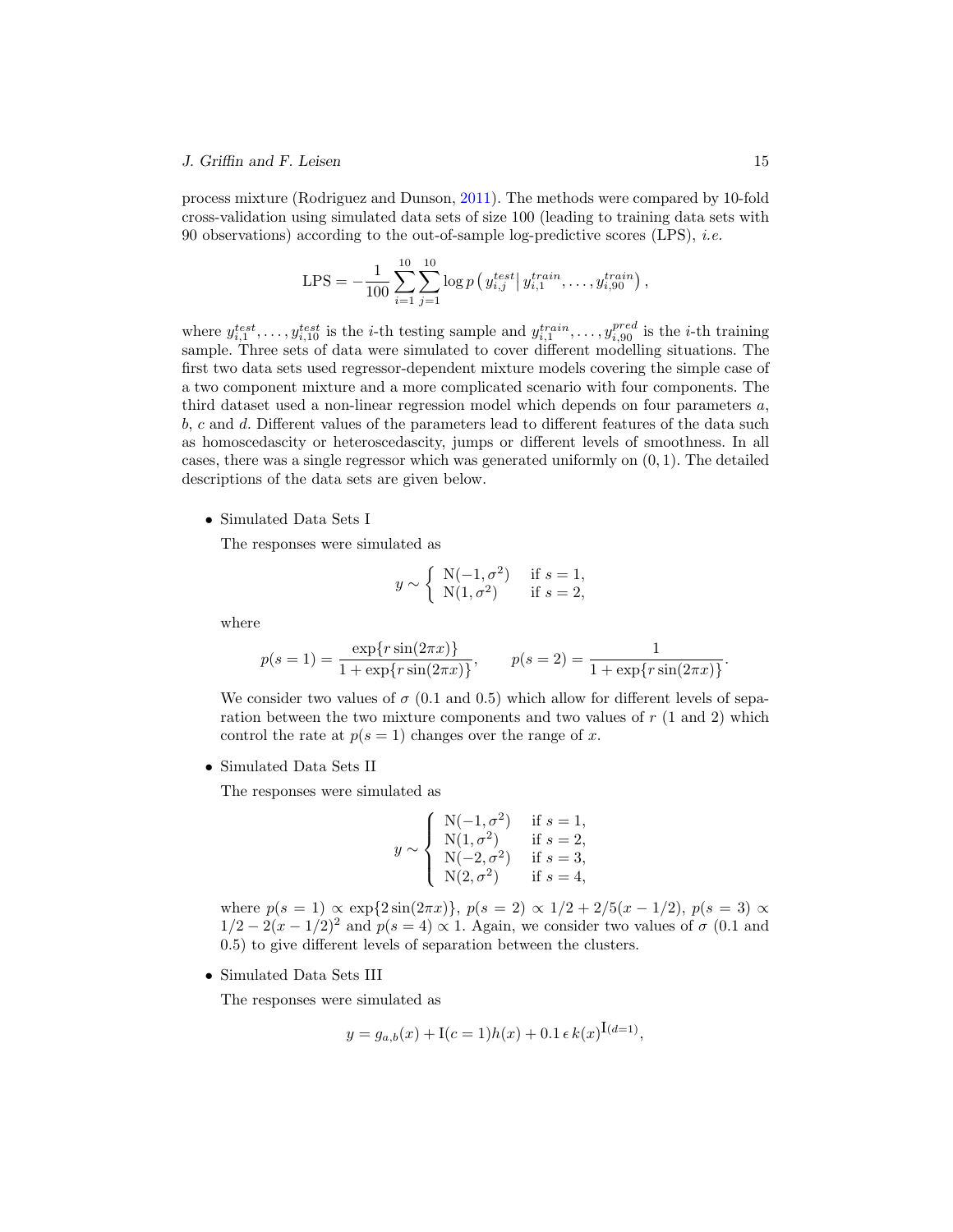where

$$
g_{a,b}(x) = \begin{cases} 0 & x < a, \\ \sin(2\pi(x-a)/(b-a)) & a \le x \le b, \\ 0 & x > b, \end{cases}
$$

$$
h(x) = \begin{cases} -2 & x < 1/3, \\ -3/4 & 1/3 < x < 3/4, \\ 0 & x > 3/4, \end{cases}
$$

<span id="page-16-0"></span> $k(x)=0.15(1+19|\sin(2\pi))$  and  $\epsilon \sim N(0,1)$ . Different choices of a, b, c and d lead to responses which have a nonlinear mean and potentially heteroscedascity. If  $c = 0$  and  $d = 0$ , the means of responses have a sine wave scaled to the interval  $(a, b)$  (with zero mean outside the interval) with homoscedastic noise. Additionally, the mean of the responses jumps at  $1/3$  and  $3/4$  if  $c = 1$  and the errors are heteroscedastic if  $d = 1$ .

|     | Probit SB | DDP     | NC <sub>o</sub> R <sub>M</sub> |
|-----|-----------|---------|--------------------------------|
| 0.1 | $-0.33$   | $-0.18$ | $-0.36$                        |
| 0.1 | 0.30      | 0.51    | 0.26                           |
| 0.5 | 1.35      | 1.41    | 1.26                           |
| 0.5 | $1.53\,$  | 1.54    | 1.50                           |

Table 1: LPS of the probit stick-breaking, dependent Dirichlet process and NCoRM mixtures for Simulated Data Sets I.

The LPS for the three different nonparametric priors with Simulated Data Sets I are given in Table [1.](#page-15-0) The NCoRM mixture outperformed both the DDP and probit stick-breaking processes for the four combination of  $\sigma$  and r. The LPS's for Simulated

| $\sigma$ | Probit SB | DDP     | NCoRM   |
|----------|-----------|---------|---------|
| 0.1      | $-0.22$   | $-0.15$ | $-0.22$ |
| 0.5      | 1.49      | 1.54    | 1.48    |

Table 2: LPS of the probit stick-breaking, dependent Dirichlet process and NCoRM mixtures for Simulated Data Sets II.

Data Sets II (Table [2\)](#page-15-1) show that the DDP outperformed the other methods for  $\sigma = 0.1$ and the NCoRM outperformed the other methods for  $\sigma = 0.5$ .

The LPS for Simulated Data Sets III are shown in Table [3.](#page-16-0) For these data sets, the methods were ranked in the same order with the DDP giving the best performance and the NCoRM mixture outperforming the probit stick-breaking mixtures. The difference between the DDP and NCoRM was largest for the model without jumps and with homoscedasticity ( $c = 0$  and  $d = 0$ ). This is not surprising since a Gaussian process with normal errors would provide good approximation of the sine curve and models which only allow dependence through the weights can only approximate the curve using piecewise constant fits. If there are jumps, the advantage of the DDP over the NCoRM was reduced. In all case, the NCoRM mixture substantially outperformed the probit stick-breaking mixture. This reflects the construction of the probit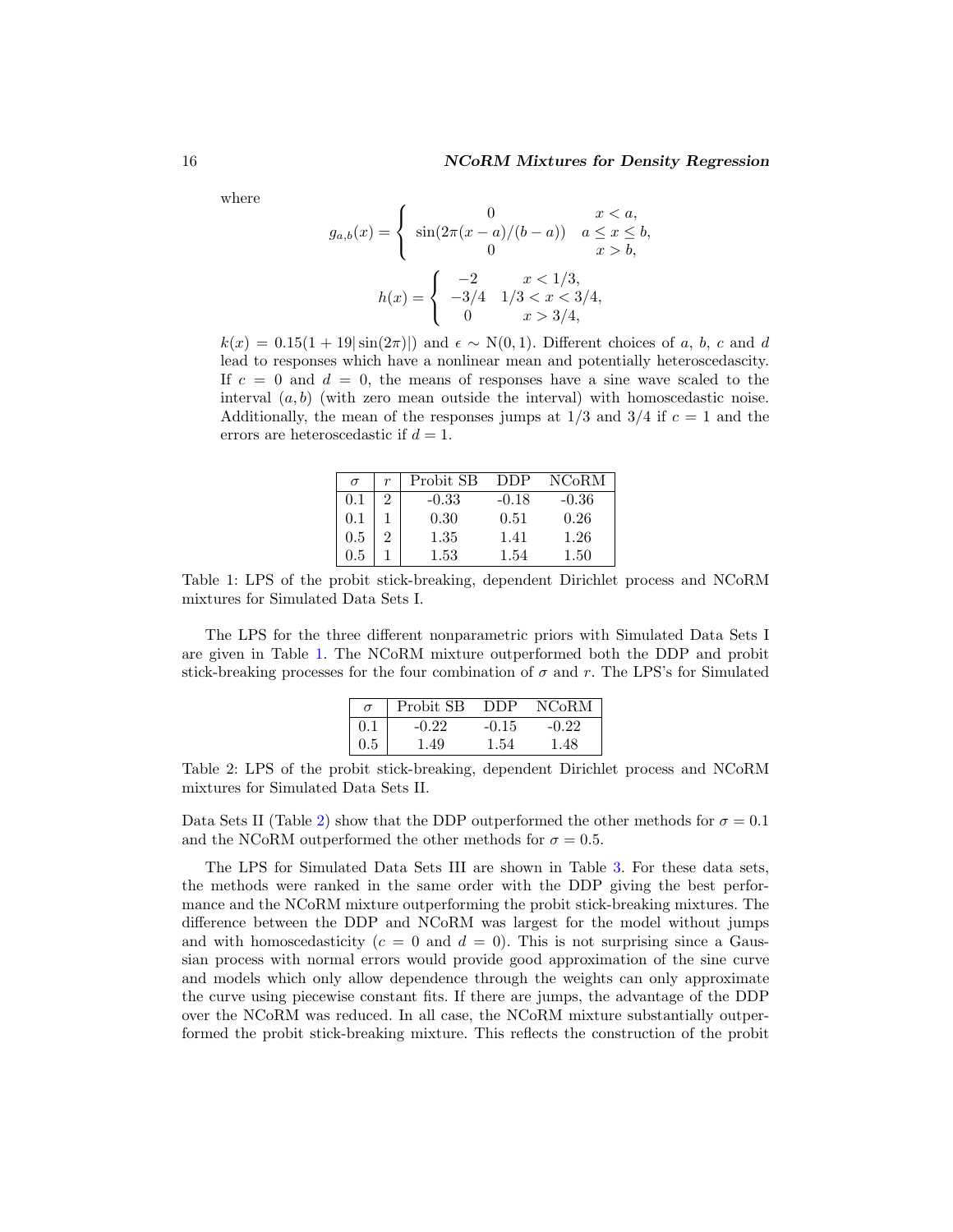| $\boldsymbol{a}$ |     | $\mathfrak c$ | d                | Probit SB | DDP     | NCoRM   |
|------------------|-----|---------------|------------------|-----------|---------|---------|
| 0                | 1   | 0             | $^{()}$          | 0.80      | $-0.81$ | $-0.31$ |
| 0                | 1   | 0             |                  | 0.66      | $-0.42$ | $-0.14$ |
| 0                | 1   | 1             | 0                | 0.99      | $-0.01$ | 0.25    |
| 0                |     | 1             |                  | 0.80      | 0.12    | 0.25    |
| 1/4              | 3/4 | 0             | $\left( \right)$ | 0.58      | $-0.81$ | $-0.27$ |
| 1/4              | 3/4 | 0             |                  | 0.87      | $-0.55$ | $-0.43$ |
| 1/4              | 3/4 |               | 0                | 0.48      | $-0.24$ | $-0.16$ |
| 1/4              | 3/4 |               |                  | 0.89      | $-0.06$ | $-0.08$ |

Table 3: LPS of the probit stick-breaking, dependent Dirichlet process and NCoRM mixtures for Simulated Data Sets III.

<span id="page-17-5"></span>stick-breaking processes. In all stick-breaking processes, the weights are stochastically ordered and the probit stick-breaking process assumes that the atom with largest  $a$ priori expected weight does not depend on x. Although the data can change the order a posteriori, this ordering persists in data sets of the size considered in these simulated examples.

<span id="page-17-8"></span><span id="page-17-2"></span>The results of these simulations suggest some guidelines which can be used in more general situations. The model displayed in [\(1\)](#page-0-2) is very general but in this form is rarely used in real situations. By allowing the parameter  $\theta$  and the weights  $w_k$  to depend on the regressor, the model becomes extremely flexible and prone to overfit the data. Therefore, the models considered are typically used as special cases of the model displayed in [\(1\)](#page-0-2). We prefer the NCoRM mixture model to the DDP mixture model if we can identify subpopulations with different levels of response and which are associated with different regressor values. Clearly, this is the case in simulated datasets I and II but also simulated dataset III when jumps are introduced  $(c = 1)$ . On the other hand, the DDP works well if there is a wide range of responses in each subpopulation.

# <span id="page-17-7"></span><span id="page-17-1"></span>5 Conclusions

<span id="page-17-9"></span><span id="page-17-6"></span><span id="page-17-4"></span><span id="page-17-3"></span><span id="page-17-0"></span>Normalized compound random measures are a large class of dependent nonparametric processes. The jumps of the processes are expressed as the product of a jump from a L´evy process and a random variable. This allows the dependence of the nonparametric processes to be modelled through the dependence in the random variables. In this paper, we have developed Markov chain Monte Carlo methods to estimate nonparametric mixture models where the mixing measure is given a normalized compound random measure prior with a wide-range of dependences between the underlying random variables. The NCoRM approach could be generalized to allow the jump locations to depend on regressors and the MCMC method could be simply extended. The examples illustrate priors constructed using linear models and Gaussian processes. Other types of dependence could be included such as time series models, spatial models or hierarchical models. The MCMC methods are efficient and depend on approximating the tail mass integral of a Lévy process. Examples of appropriate approximations are given for the most popular classes of L´evy processes used in Bayesian nonparametrics.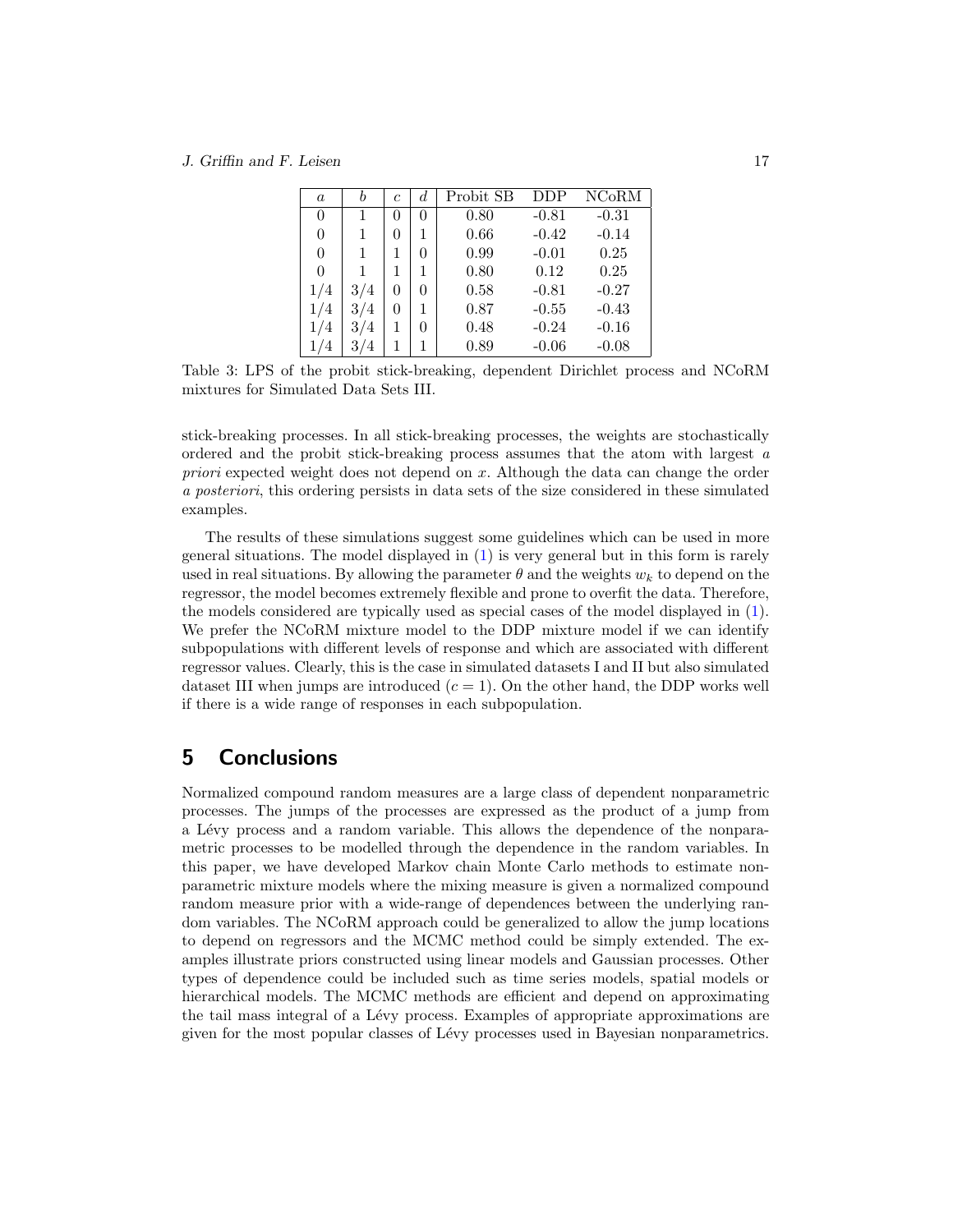<span id="page-18-0"></span>A simulation study illustrates that the NCoRM can provide better out-of-sample predictive performance than probit stick-breaking process mixtures in a range of simulated data sets and can outperform DDP mixtures if the mean of the responses does not vary smoothly.

# <span id="page-18-1"></span>Supplementary Material

<span id="page-18-2"></span>Appendix of "Modelling and computation using NCoRM mixtures for density regression" (DOI: [10.1214/17-BA1072SUPP;](http://dx.doi.org/10.1214/17-BA1072SUPP) .pdf).

### <span id="page-18-11"></span>**References**

- <span id="page-18-8"></span>Andrieu and Vihola (2016). "Establishing some order amongst exact approximations of MCMCs." Annals of Applied Probability, 26: 2661–2696. [MR3563190.](http://www.ams.org/mathscinet-getitem?mr=3563190) doi: <http://dx.doi.org/10.1214/15-AAP1158>. [9](#page-8-0)
- <span id="page-18-13"></span>Andrieu, C. and Roberts, G. O. (2009). "The pseudo-marginal approach for efficient Monte Carlo computations." Annals of Statistics, 37: 697–725. [MR2502648.](http://www.ams.org/mathscinet-getitem?mr=2502648) doi: <http://dx.doi.org/10.1214/07-AOS574>. [2,](#page-1-1) [4,](#page-3-0) [6](#page-5-0)
- Arbel, J. and Prünster, I. (2016). "A moment-matching Ferguson & Klass algorithm." Statistics and Computing, 27: 3–17. [10](#page-9-1)
- <span id="page-18-9"></span>Atchad´e, Y. F. and Rosenthal, J. S. (2005). "On Adaptive Markov Chain Monte Carlo Algorithms." *Bernoulli*, 11: 815–828.
- <span id="page-18-6"></span>Brix, A. (1999). "Generalised gamma measures and shot-noise Cox processes." Advances in Applied Probability, 31: 929–953. [10](#page-9-1)
- <span id="page-18-7"></span>Chen, C., Rao, V. A., Buntine, W., and Teh, Y. W. (2013). "Dependent Normalized Random Measures." In Proceedings of the International Conference on Machine Learning.  $\Omega$
- <span id="page-18-3"></span>De Iorio, M., M¨uller, P., Rosner, G. L., and MacEachern, S. N. (2004). "An ANOVA model for dependent random measures." Journal of the American Statistical Association, 99: 205–215. [11,](#page-10-0) [14](#page-13-2)
- <span id="page-18-5"></span><span id="page-18-4"></span>Doucet, A., Pitt, M., Deligiannidis, G., and Kohn, R. (2015). "Efficient Implementation of Markov chain Monte Carlo when Using an Unbiased Likelihood Estimator." Biometrika, 102: 295–313. [9,](#page-8-0) [10](#page-9-1)
- Dunson, D. B. (2010). "Nonparametric Bayes applications to biostatistics." In Bayesian Nonparametrics, 223–273. Cambridge University Press. [MR2730665.](http://www.ams.org/mathscinet-getitem?mr=2730665) [1](#page-0-3)
- <span id="page-18-10"></span>Favaro, S. and Teh, Y. W. (2013). "MCMC for Normalized Random Measure Mixture Models." Statistical Science, 28: 335–359. [6,](#page-5-0) [8](#page-7-3)
- <span id="page-18-12"></span>Fearnhead, P., Papaspiliopoulos, O., Roberts, G. O., and Stuart, A. (2010). "Randomweight particle filtering of continuous time processes." Journal of the Royal Statistical Society, Series B, 74: 497–512. [7](#page-6-3)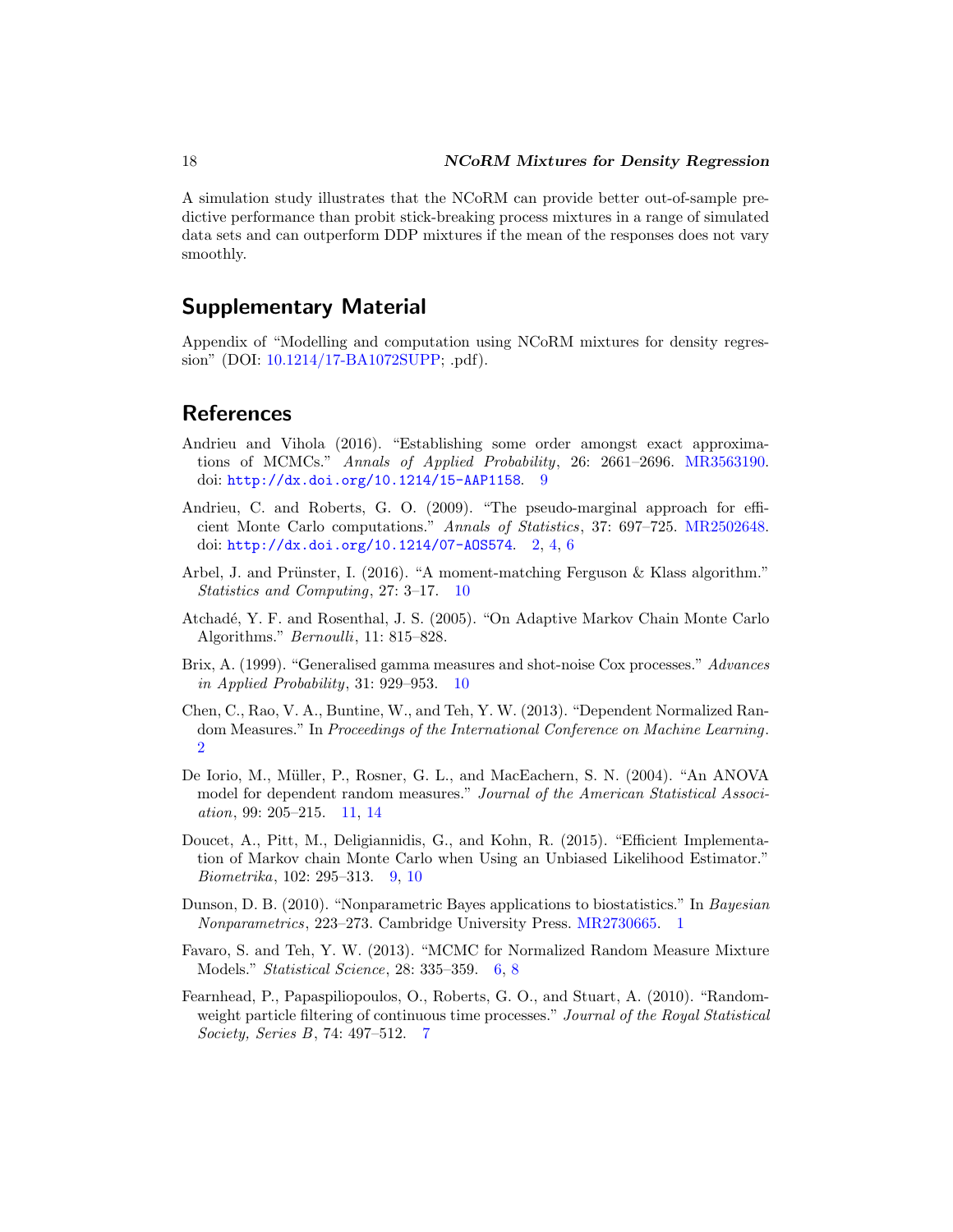- <span id="page-19-0"></span>Foti, N. and Williamson, S. (2012). "Slice sampling normalized kernel-weighted completely random measure mixture models." In Advances in Neural Information Processing Systems 25 , 2240–2248. [2](#page-1-1)
- <span id="page-19-9"></span>Griffin, J. E. (2011). "The Ornstein-Uhlenback Dirichlet process and other time-varying processes for Bayesian nonparametric inference." Journal of Statistical Planning and Inference, 141: 3648–3664. [2](#page-1-1)
- <span id="page-19-7"></span><span id="page-19-6"></span>Griffin, J. E., Kolossiatis, M., and Steel, M. F. J. (2013). "Comparing Distributions By Using Dependent Normalized Random-Measure Mixtures." Journal of the Royal Statistical Society, Series B, 75: 499–529. [MR3065477.](http://www.ams.org/mathscinet-getitem?mr=3065477) doi: [http://dx.doi.org/](http://dx.doi.org/10.1111/rssb.12002) [10.1111/rssb.12002](http://dx.doi.org/10.1111/rssb.12002). [2](#page-1-1)
- <span id="page-19-5"></span>Griffin, J. and Leisen, F. (2017). "Appendix of "Modelling and computation using NCoRM mixtures for density regression"." Bayesian Analysis. doi: <http://dx.doi.org/10.1214/17-BA1072SUPP>. [6](#page-5-0)
- <span id="page-19-2"></span>Griffin, J. E. and Leisen, F. (2017). "Compound Random Measures and their use in Bayesian nonparametrics." Journal of the Royal Statistical Society, Series B, 79: 525–545. [2,](#page-1-1) [3,](#page-2-1) [4,](#page-3-0) [5](#page-4-2)
- <span id="page-19-8"></span>Griffin, J. E. and Walker, S. G. (2011). "Posterior simulation of normalized random measure mixtures." Journal of Computational and Graphical Statistics, 20: 241–259. [8](#page-7-3)
- <span id="page-19-11"></span><span id="page-19-1"></span>James, L. F., Lijoi, A., and Prünster, I. (2009). "Posterior Analysis for Normalized Random Measures with Independent Increments." Scandinavian Journal of Statistics, 36: 76–97. [6](#page-5-0)
- <span id="page-19-10"></span>Leisen, F. and Lijoi, A. (2011). "Vectors of Poisson-Dirichlet processes." Journal of Multivariate Analysis, 102: 482–495. [2](#page-1-1)
- Leisen, F., Lijoi, A., and Spano, D. (2013). "A Vector of Dirichlet processes." Electronic Journal of Statistics, 7: 62–90. [2](#page-1-1)
- <span id="page-19-4"></span>Lijoi, A. and Nipoti, B. (2014). "A class of hazard rate mixtures for combining survival data from different experiments." Journal of the American Statistical Association, 109: 802–814. [2](#page-1-1)
- Lijoi, A., Nipoti, B., and Prünster, I. (2014a). "Bayesian inference with dependent normalized completely random measures." Bernoulli, 20: 1260–1291. [2](#page-1-1)
- <span id="page-19-3"></span>Lijoi, A., Nipoti, B., and Prünster, I. (2014b). "Dependent mixture models: clustering and borrowing information." Computational Statistics and Data Analysis, 71: 417– 433. [2](#page-1-1)
- Lijoi, A. and Prünster, I. (2010). "Models beyond the Dirichlet Process." In Bayesian Nonparametrics, 80–136. Cambridge University Press. [6](#page-5-0)
- Lyne, A.-M., Girolami, M., Strathmann, H., Simpson, D., and Atchade, Y. (2015). "On Russian roulette estimates for Bayesian inference with doubly-intractable likelihoods." Statistical Science, 30: 443–467. [MR3432836.](http://www.ams.org/mathscinet-getitem?mr=3432836) doi: [http://dx.doi.org/](http://dx.doi.org/10.1214/15-STS523) [10.1214/15-STS523](http://dx.doi.org/10.1214/15-STS523). [7](#page-6-3)